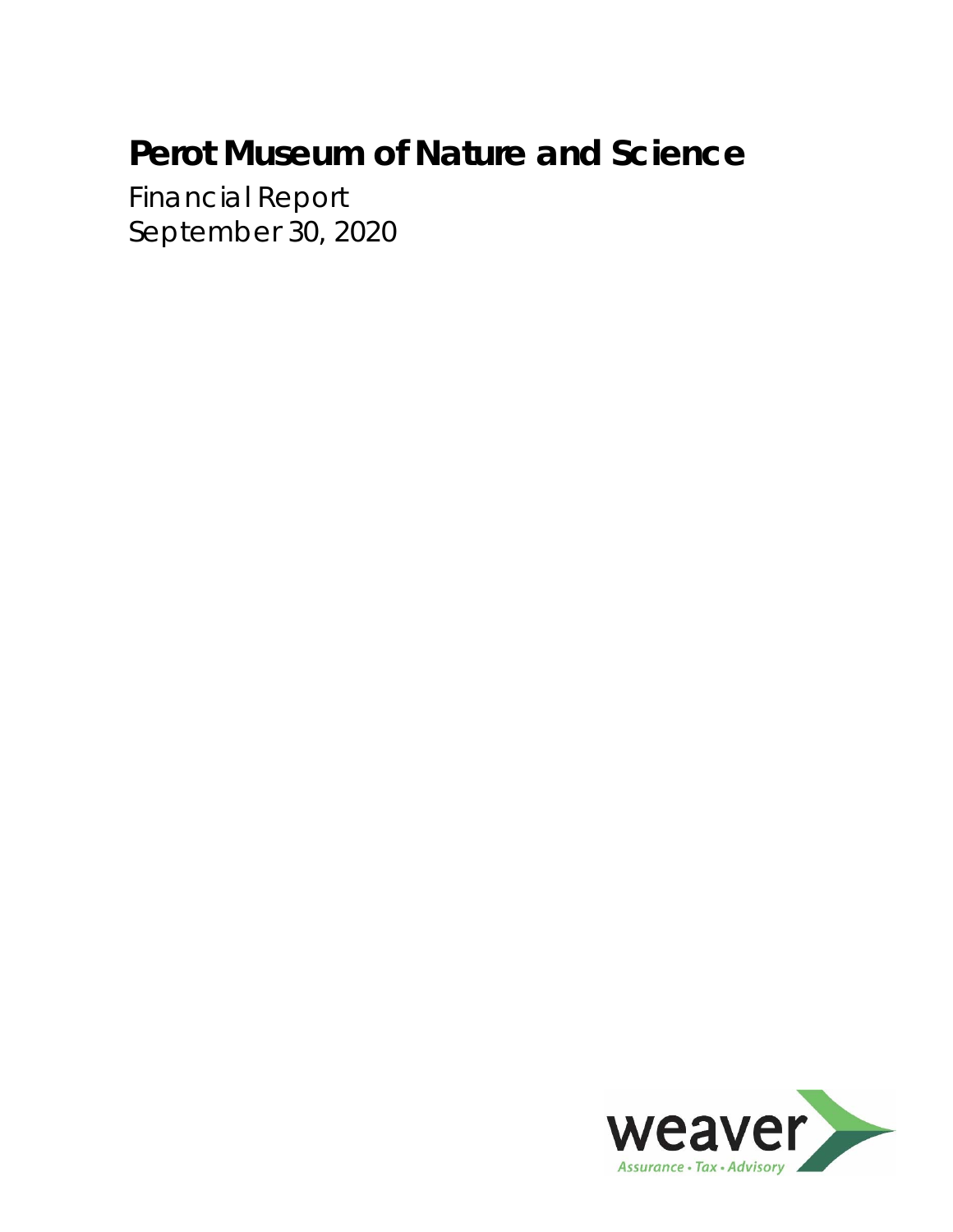## CONTENTS

## Page

| <b>Financial Statements</b> |  |
|-----------------------------|--|
|                             |  |
|                             |  |
|                             |  |
|                             |  |
|                             |  |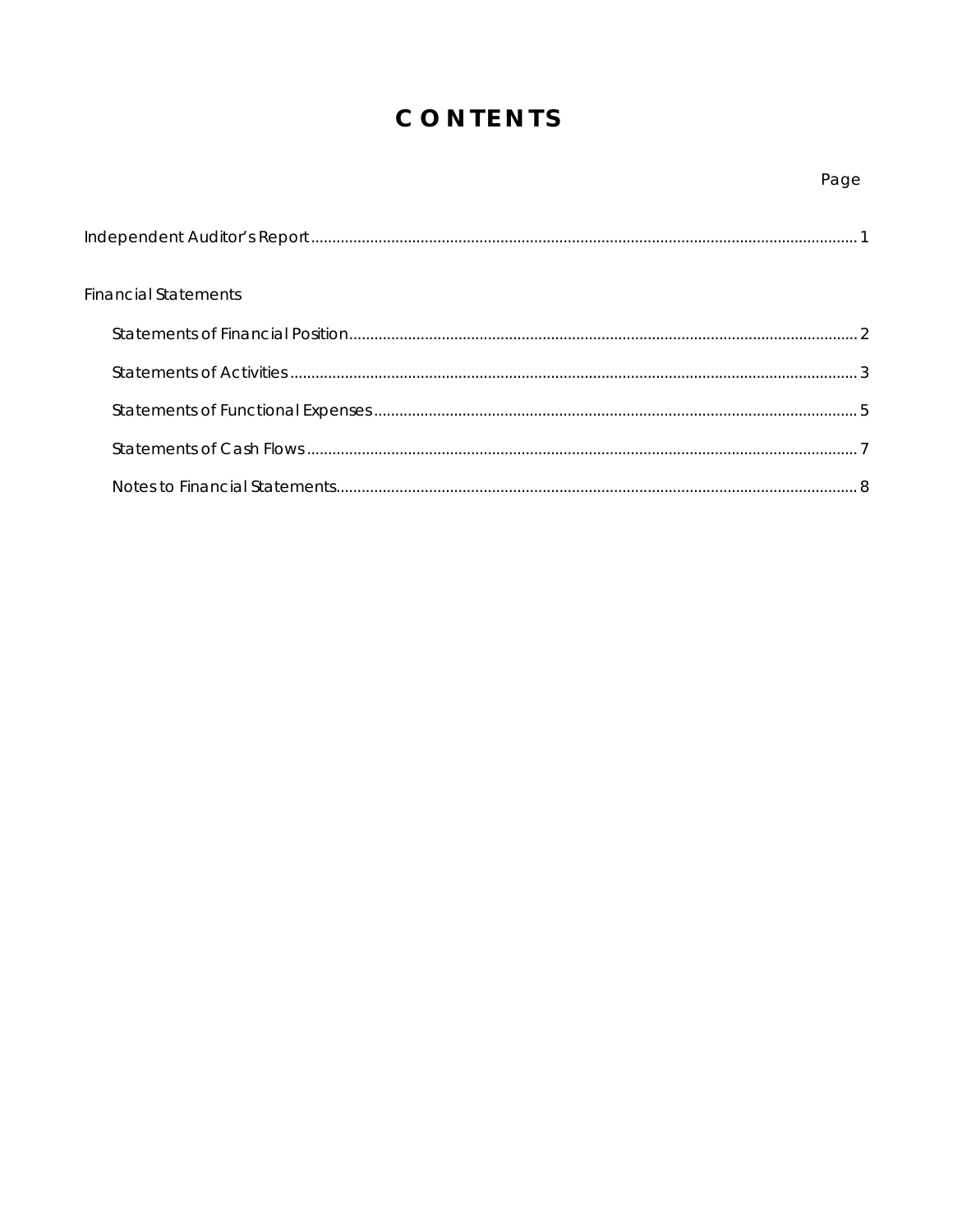

#### **Independent Auditor's Report**

To the Board of Directors of Perot Museum of Nature and Science Dallas, Texas

We have audited the accompanying financial statements of the Perot Museum of Nature and Science (the Museum), which comprise the statements of financial position as of September 30, 2020 and 2019, the related statements of activities, functional expenses, and cash flows for the years then ended, and the related notes to the financial statements.

### **Management's Responsibility for the Financial Statements**

Management is responsible for the preparation and fair presentation of these financial statements in accordance with accounting principles generally accepted in the United States of America; this includes the design, implementation, and maintenance of internal control relevant to the preparation and fair presentation of financial statements that are free from material misstatement, whether due to fraud or error.

#### **Auditor's Responsibility**

Our responsibility is to express an opinion on these financial statements based on our audits. We conducted our audits in accordance with auditing standards generally accepted in the United States of America. Those standards require that we plan and perform the audits to obtain reasonable assurance about whether the financial statements are free from material misstatement.

An audit involves performing procedures to obtain audit evidence about the amounts and disclosures in the financial statements. The procedures selected depend on the auditor's judgment, including the assessment of the risks of material misstatement of the financial statements, whether due to fraud or error. In making those risk assessments, the auditor considers internal control relevant to the entity's preparation and fair presentation of the financial statements in order to design audit procedures that are appropriate in the circumstances, but not for the purpose of expressing an opinion on the effectiveness of the entity's internal control. Accordingly, we express no such opinion. An audit also includes evaluating the appropriateness of accounting policies used and the reasonableness of significant accounting estimates made by management, as well as evaluating the overall presentation of the financial statements.

We believe that the audit evidence we have obtained is sufficient and appropriate to provide a basis for our audit opinion.

### **Opinion**

In our opinion, the financial statements referred to above present fairly, in all material respects, the financial position of the Perot Museum of Nature and Science as of September 30, 2020 and 2019, and the changes in its net assets and its cash flows for the years then ended in accordance with accounting principles generally accepted in the United States of America.

Weaver and Iiduell, L.S.P.

WEAVER AND TIDWELL, L.L.P.

Fort Worth, Texas February 11, 2021

> Weaver and Tidwell, L.L.P. 2821 West 7th Street, Suite 700 *|* Fort Worth, Texas 76107 Main: 817.332.7905 **CPAs AND ADVISORS | WEAVER.COM**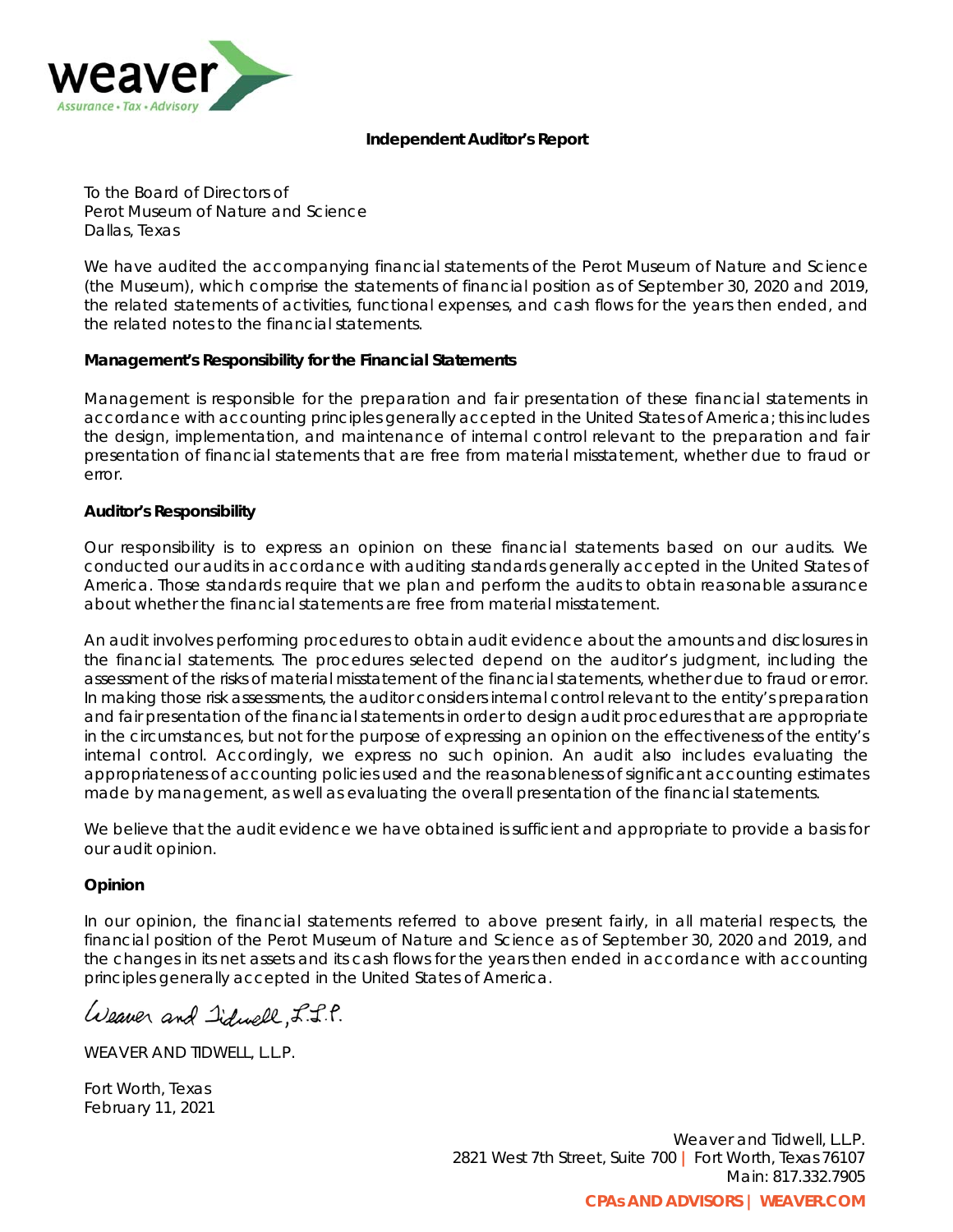## Statements of Financial Position September 30, 2020 And 2019

|                                                                                                                                                                                      | 2020                                                                                 | 2019 |                                                                            |  |
|--------------------------------------------------------------------------------------------------------------------------------------------------------------------------------------|--------------------------------------------------------------------------------------|------|----------------------------------------------------------------------------|--|
| <b>ASSETS</b>                                                                                                                                                                        |                                                                                      |      |                                                                            |  |
| Cash and cash equivalents<br>Investments<br>Accounts receivable<br>Contributions receivable, net<br>Prepaid expenses and other assets<br>Property and equipment, net of depreciation | \$<br>24,730,007<br>23,381,532<br>130,732<br>2,837,057<br>1,186,990<br>123, 169, 493 | \$   | 30,695,369<br>24,031,658<br>307,105<br>6,405,161<br>702,445<br>127,436,867 |  |
| <b>TOTAL ASSETS</b>                                                                                                                                                                  | 175,435,811                                                                          |      | 189,578,605                                                                |  |
| <b>LIABILITIES AND NET ASSETS</b>                                                                                                                                                    |                                                                                      |      |                                                                            |  |
| <b>LIABILITIES</b><br>Accounts payable and accrued expenses<br>Unearned revenue<br>Notes payable, net                                                                                | \$<br>2,047,168<br>675,471<br>3,730,829                                              | \$   | 3,692,240<br>1,046,599<br>2,464,530                                        |  |
| <b>Total liabilities</b>                                                                                                                                                             | 6,453,468                                                                            |      | 7,203,369                                                                  |  |
| <b>NET ASSETS</b><br>Without donor restrictions<br>With donor restrictions                                                                                                           | 152,043,435<br>16,938,908                                                            |      | 158,342,523<br>24,032,713                                                  |  |
| Total net assets                                                                                                                                                                     | 168,982,343                                                                          |      | 182,375,236                                                                |  |
| <b>TOTAL LIABILITIES AND NET ASSETS</b>                                                                                                                                              | 175,435,811                                                                          | \$   | 189,578,605                                                                |  |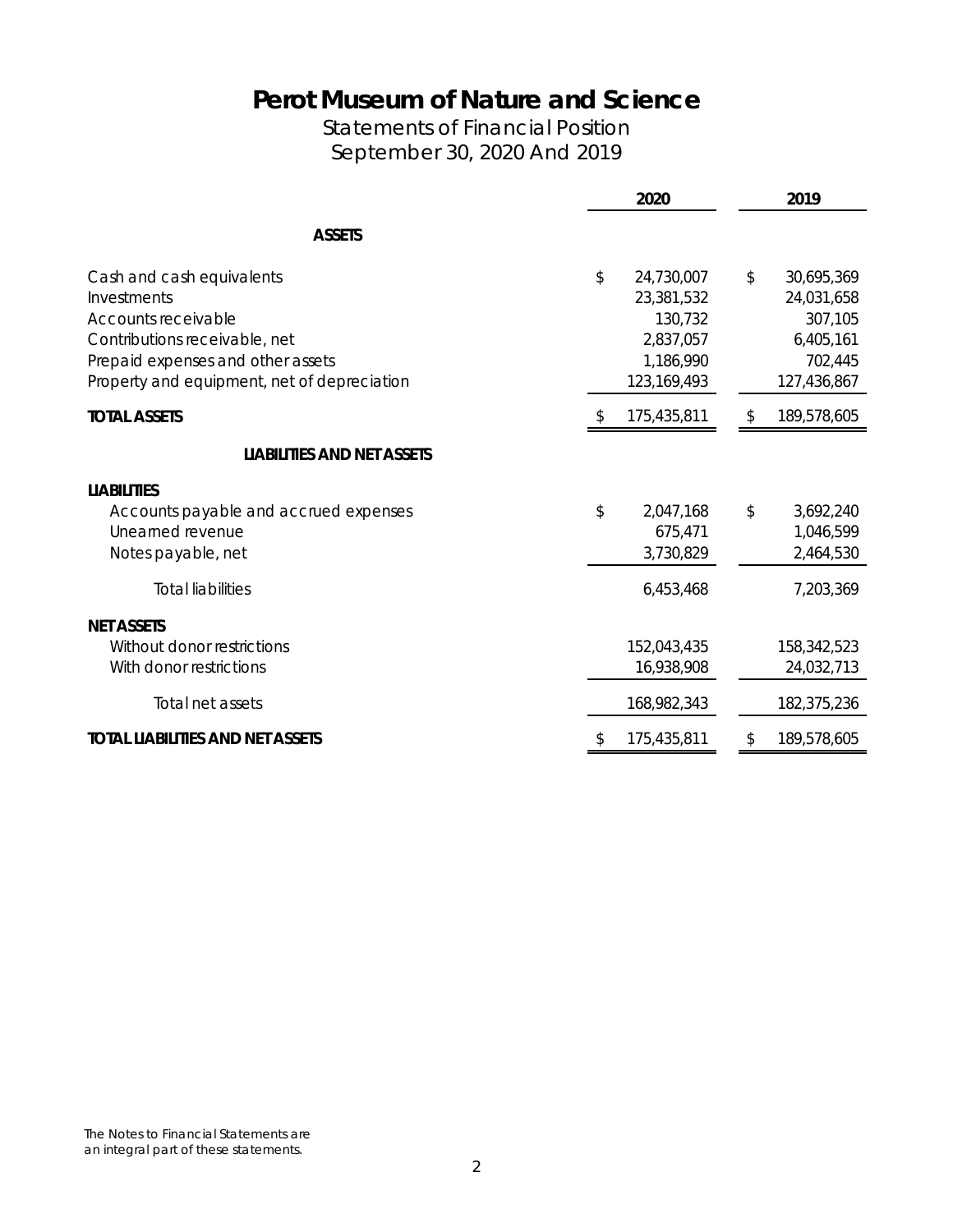Statement of Activities Year Ended September 30, 2020

|                                            | <b>Without Donor</b><br><b>Restrictions</b> | <b>With Donor</b><br><b>Restrictions</b> |             | Total             |
|--------------------------------------------|---------------------------------------------|------------------------------------------|-------------|-------------------|
| <b>REVENUES AND OTHER SUPPORT</b>          |                                             |                                          |             |                   |
| Earned revenues                            |                                             |                                          |             |                   |
| General admission fees                     | \$<br>2,774,109                             | \$                                       |             | \$<br>2,774,109   |
| Theater admissions                         | 329,670                                     |                                          |             | 329,670           |
| <b>Education programs</b>                  | 752,991                                     |                                          |             | 752,991           |
| Memberships                                | 462,613                                     |                                          |             | 462,613           |
| Ancillary and other                        | 1,585,334                                   |                                          |             | 1,585,334         |
| Contributions                              |                                             |                                          |             |                   |
| Gifts and grants                           | 2,271,992                                   |                                          | 1,649,682   | 3,921,674         |
| City of Dallas                             | 752,989                                     |                                          |             | 752,989           |
| In-kind                                    | 80,458                                      |                                          |             | 80,458            |
| Special events                             | 19,945                                      |                                          | 151,337     | 171,282           |
| Investment income, net                     | 1,843,443                                   |                                          | 106,805     | 1,950,248         |
| Net assets released from restrictions      | 9,001,629                                   |                                          | (9,001,629) |                   |
| Total revenues and other support           | 19,875,173                                  |                                          | (7,093,805) | 12,781,368        |
| <b>EXPENSES</b>                            |                                             |                                          |             |                   |
| Salaries and benefits                      | 9,591,247                                   |                                          |             | 9,591,247         |
| Travel and professional development        | 151,516                                     |                                          |             | 151,516           |
| Consultants and professional services      | 973,811                                     |                                          |             | 973,811           |
| Advertising and promotion                  | 1,056,041                                   |                                          |             | 1,056,041         |
| Office expenses                            | 939,941                                     |                                          |             | 939,941           |
| Exhibition rental and maintenance          | 847,671                                     |                                          |             | 847,671           |
| Supplies                                   | 1,114,062                                   |                                          |             | 1,114,062         |
| Occupancy                                  | 2,756,045                                   |                                          |             | 2,756,045         |
| Building and equipment maintenance/repairs | 520,051                                     |                                          |             | 520,051           |
| Total expenses                             | 17,950,385                                  |                                          |             | 17,950,385        |
| Change in net assets before                |                                             |                                          |             |                   |
| depreciation and amortization              | 1,924,788                                   |                                          | (7,093,805) | (5, 169, 017)     |
| Depreciation and amortization              | 8,223,876                                   |                                          |             | 8,223,876         |
| <b>CHANGE IN NET ASSETS</b>                | (6, 299, 088)                               |                                          | (7,093,805) | (13, 392, 893)    |
| NET ASSETS, beginning of year              | 158,342,523                                 |                                          | 24,032,713  | 182,375,236       |
| NET ASSETS, end of year                    | \$<br>152,043,435                           | \$                                       | 16,938,908  | \$<br>168,982,343 |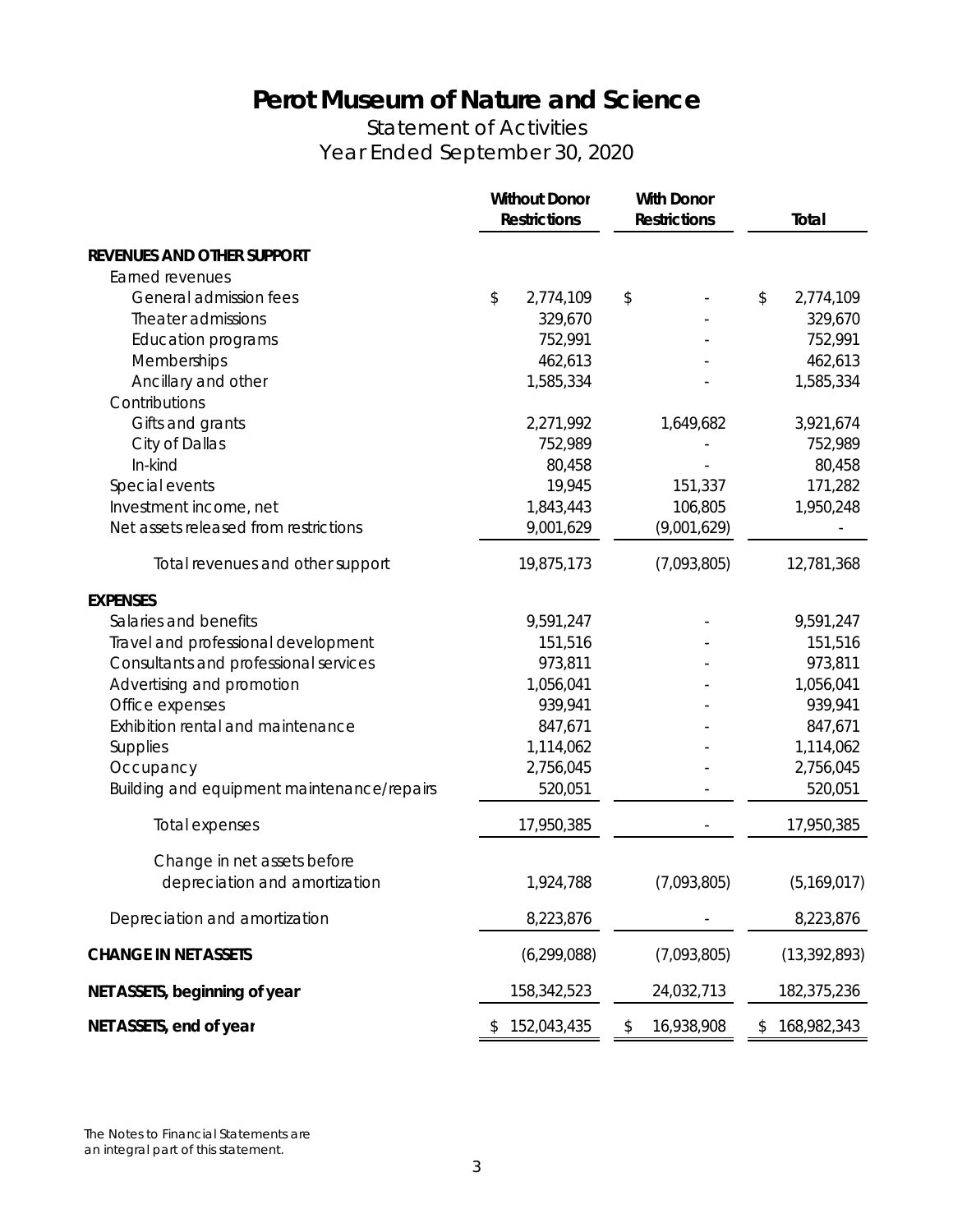Statement of Activities Year Ended September 30, 2019

|                                            | <b>Without Donor</b><br><b>With Donor</b><br><b>Restrictions</b><br><b>Restrictions</b> |               |    | Total       |                 |
|--------------------------------------------|-----------------------------------------------------------------------------------------|---------------|----|-------------|-----------------|
| REVENUES AND OTHER SUPPORT                 |                                                                                         |               |    |             |                 |
| Earned revenues                            |                                                                                         |               |    |             |                 |
| General admission fees                     | \$                                                                                      | 9,215,643     | \$ |             | \$<br>9,215,643 |
| Theater admissions                         |                                                                                         | 955,679       |    |             | 955,679         |
| <b>Education programs</b>                  |                                                                                         | 1,849,335     |    |             | 1,849,335       |
| Memberships                                |                                                                                         | 937,853       |    |             | 937,853         |
| Ancillary and other                        |                                                                                         | 4,845,685     |    |             | 4,845,685       |
| Contributions                              |                                                                                         |               |    |             |                 |
| Gifts and grants                           |                                                                                         | 4,075,699     |    | 3,737,570   | 7,813,269       |
| City of Dallas                             |                                                                                         | 683,940       |    |             | 683,940         |
| In-kind                                    |                                                                                         | 479,030       |    | 747,919     | 1,226,949       |
| Special events                             |                                                                                         | 56,413        |    | 1,061,069   | 1,117,482       |
| Investment income, net                     |                                                                                         | 427,592       |    | 106,805     | 534,397         |
| Net assets released from restrictions      |                                                                                         | 5,893,235     |    | (5,893,235) |                 |
| Total revenues and other support           |                                                                                         | 29,420,104    |    | (239, 872)  | 29,180,232      |
| <b>EXPENSES</b>                            |                                                                                         |               |    |             |                 |
| Salaries and benefits                      |                                                                                         | 11,487,655    |    |             | 11,487,655      |
| Travel and professional development        |                                                                                         | 388,132       |    |             | 388,132         |
| Consultants and professional services      |                                                                                         | 1,617,858     |    |             | 1,617,858       |
| Advertising and promotion                  |                                                                                         | 1,542,516     |    |             | 1,542,516       |
| Office expenses                            |                                                                                         | 1,114,244     |    |             | 1,114,244       |
| Exhibition rental and maintenance          |                                                                                         | 2,354,231     |    |             | 2,354,231       |
| Supplies                                   |                                                                                         | 1,851,032     |    |             | 1,851,032       |
| Occupancy                                  |                                                                                         | 3,844,637     |    |             | 3,844,637       |
| Building and equipment maintenance/repairs |                                                                                         | 628,706       |    |             | 628,706         |
| Total expenses                             |                                                                                         | 24,829,011    |    |             | 24,829,011      |
| Change in net assets before                |                                                                                         |               |    |             |                 |
| depreciation and amortization              |                                                                                         | 4,591,093     |    | (239, 872)  | 4,351,221       |
| Depreciation and amortization              |                                                                                         | 7,973,154     |    |             | 7,973,154       |
| <b>CHANGE IN NET ASSETS</b>                |                                                                                         | (3,382,061)   |    | (239, 872)  | (3,621,933)     |
| NET ASSETS, beginning of year              |                                                                                         | 161,724,584   |    | 24,272,585  | 185, 997, 169   |
| NET ASSETS, end of year                    |                                                                                         | \$158,342,523 | \$ | 24,032,713  | \$182,375,236   |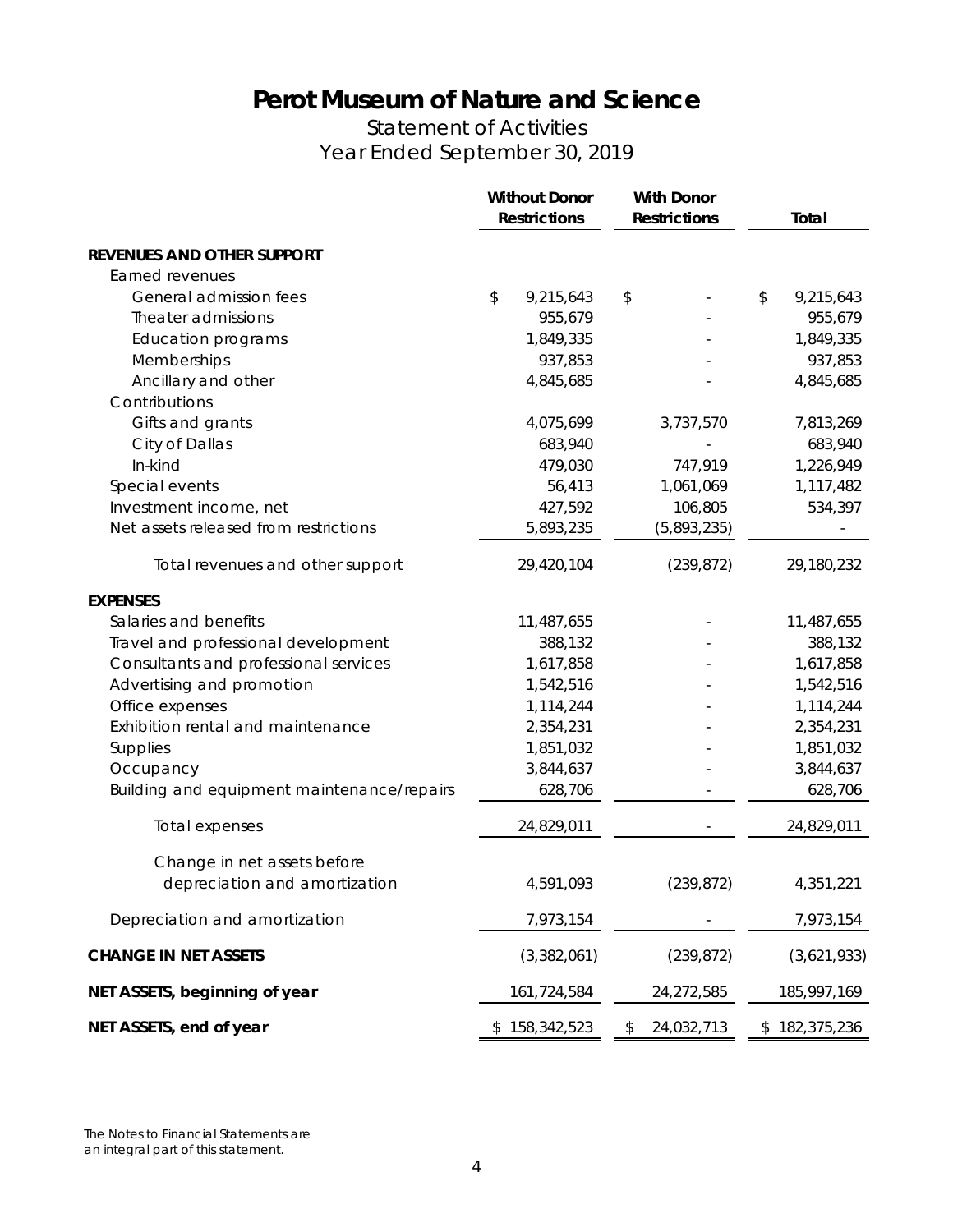Statement of Functional Expenses Year Ended September 30, 2020

|                                            | <b>Program Services</b> |           |                         |                          |                   | Total      | <b>Supporting Services</b> | Total       |            |            |
|--------------------------------------------|-------------------------|-----------|-------------------------|--------------------------|-------------------|------------|----------------------------|-------------|------------|------------|
|                                            |                         |           | <b>Scientific</b>       | Theater                  |                   | Program    | General and                |             | Supporting | Total      |
|                                            | <b>Exhibitions</b>      | Education | <b>Activities</b>       | <b>Operations</b>        | <b>Facilities</b> | Expenses   | Administration             | Fundraising | Expenses   | Expenses   |
| Salaries and benefits                      | .943.541                | 3.749.618 | 850,920<br>$\mathbf{s}$ | 11.917<br>-S             | ,660,072<br>- 4   | 8,216,068  | 359,240<br>- \$            | 015,939     | ,375,179   | 9,591,247  |
| Travel and professional development        | 93,524                  | 9,375     | 3,707                   | 2,349                    | 5,790             | 114,745    | 34,199                     | 2,572       | 36,771     | 151,516    |
| Consultants and professional services      | 121,581                 | 22,045    | 48,049                  | 1.775                    | 291,817           | 485,267    | 394,535                    | 94,009      | 488,544    | 973,811    |
| Advertising and promotion                  | 593,786                 | 337,585   | 104,404                 |                          |                   | 1,035,775  |                            | 20,266      | 20,266     | 1,056,041  |
| Office expenses                            | 1,058                   | 13,134    |                         |                          | 894,360           | 908,552    | 26,790                     | 4,599       | 31,389     | 939,941    |
| Exhibition rental and maintenance          | 615,768                 | 26,920    | 62                      | 96,004                   | 7,986             | 746,740    | 100,931                    |             | 100,931    | 847,671    |
| Supplies                                   | 328,517                 | 242,093   | 31,258                  | 24,047                   | 124,835           | 750,750    | 57,035                     | 306,277     | 363,312    | 1,114,062  |
| Occupancy                                  |                         | 9,601     | 124,902                 |                          | 2,518,245         | 2,652,748  | 103,297                    |             | 103,297    | 2,756,045  |
| Building and equipment maintenance/repairs |                         |           |                         |                          | 520,051           | 520,051    |                            |             |            | 520,051    |
| Total expenses before depreciation         | 3,697,775               | 4,410,371 | 1,163,302               | 136,092                  | 6,023,156         | 15,430,696 | 1,076,027                  | 1,443,662   | 2,519,689  | 17,950,385 |
| Depreciation                               | 3,914,899               | 20,995    | 272,575                 | 10,028                   | 3,901,747         | 8,120,244  | 103,632                    |             | 103,632    | 8,223,876  |
| <b>TOTAL EXPENSES</b>                      | 7,612,674               | 4,431,366 | ,435,877<br>- 85        | 146,120<br>$\mathcal{S}$ | 9,924,903<br>- 75 | 23,550,940 | ,179,659                   | ,443,662    | 2,623,321  | 26,174,261 |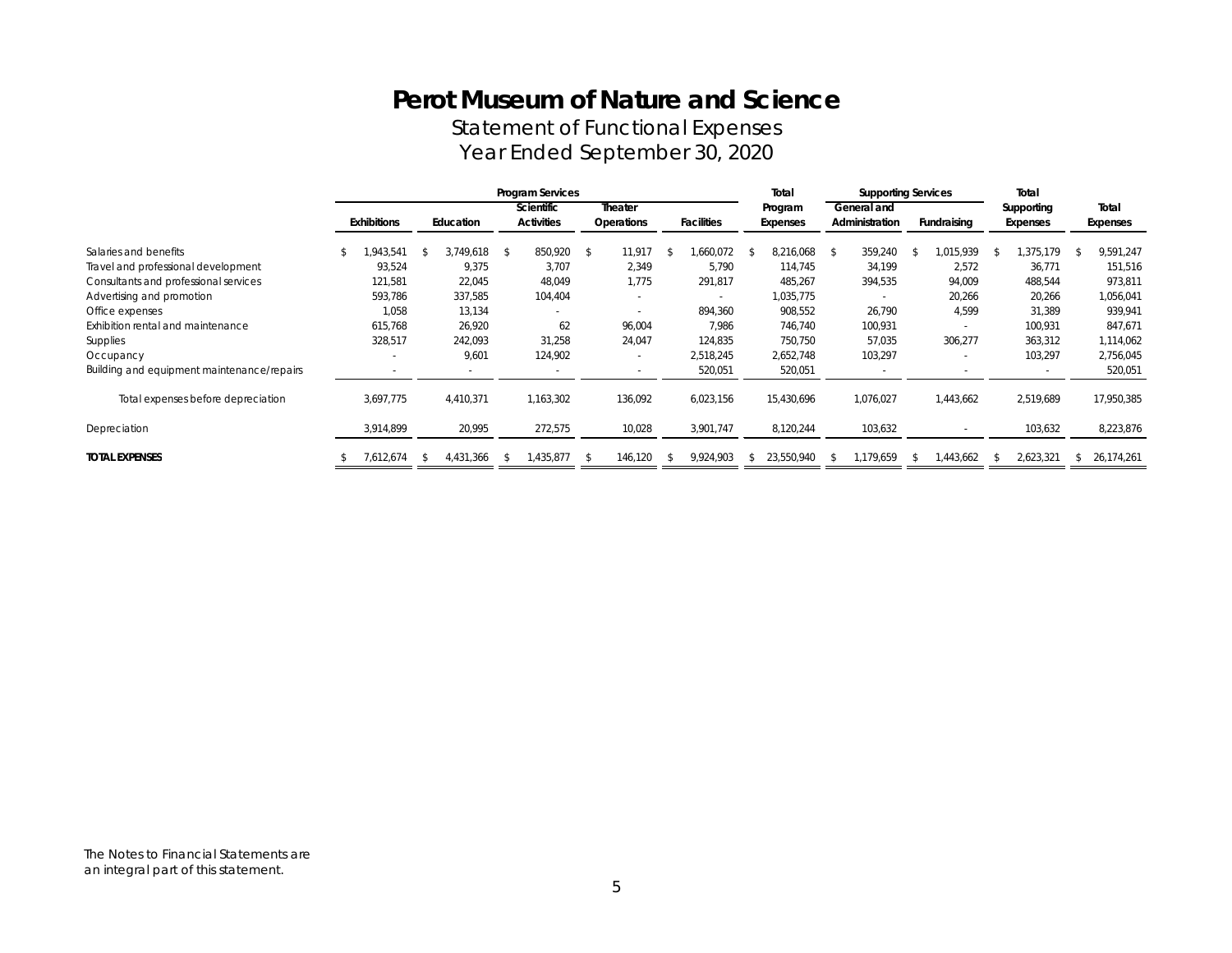Statement of Functional Expenses Year Ended September 30, 2019

|                                            | <b>Program Services</b> |                            |                                 |                              | Total             | <b>Supporting Services</b> | Total                         |             |                        |                   |
|--------------------------------------------|-------------------------|----------------------------|---------------------------------|------------------------------|-------------------|----------------------------|-------------------------------|-------------|------------------------|-------------------|
|                                            | <b>Exhibitions</b>      | Education                  | Scientific<br><b>Activities</b> | Theater<br><b>Operations</b> | <b>Facilities</b> | Program<br>Expenses        | General and<br>Administration | Fundraising | Supporting<br>Expenses | Total<br>Expenses |
| Salaries and benefits                      | 2,642,881<br>\$         | 4,319,558<br>$\mathcal{L}$ | 819,044<br>-S                   | 121,408                      | ,527,939          | 9,430,830                  | 598,430<br>- \$               | ,458,395    | 2,056,825              | \$11,487,655      |
| Travel and professional development        | 103,355                 | 52,797                     | 52,504                          | 4,560                        | 19,059            | 232,275                    | 123,929                       | 31,928      | 155,857                | 388,132           |
| Consultants and professional services      | 500,664                 | 73,001                     | 32,455                          | 6,255                        | 21,731            | 634,106                    | 440,554                       | 543,198     | 983,752                | 1,617,858         |
| Advertising and promotion                  | 746,371                 | 633,268                    | 112,212                         |                              |                   | 1,491,851                  |                               | 50,665      | 50,665                 | 1,542,516         |
| Office expenses                            | 3,441                   | 22,139                     | 482                             |                              | 1,017,493         | 1,043,555                  | 66,077                        | 4,612       | 70,689                 | 1,114,244         |
| Exhibition rental and maintenance          | 1,952,581               | 39,183                     | 55,770                          | 273,818                      | 7,964             | 2,329,316                  | 24,915                        |             | 24,915                 | 2,354,231         |
| Supplies                                   | 654,490                 | 500,253                    | 47,250                          | 71,485                       | 108,896           | 1,382,374                  | 84,065                        | 384,593     | 468,658                | 1,851,032         |
| Occupancy                                  |                         |                            |                                 | $\sim$                       | 3,671,318         | 3,671,318                  | 173,319                       |             | 173,319                | 3,844,637         |
| Building and equipment maintenance/repairs |                         |                            |                                 |                              | 628,706           | 628,706                    |                               |             |                        | 628,706           |
| Total expenses before depreciation         | 6,603,783               | 5,640,199                  | 1,119,717                       | 477,526                      | 7,003,106         | 20,844,331                 | 1,511,289                     | 2,473,391   | 3,984,680              | 24,829,011        |
| Depreciation                               | 3,716,184               | 31,170                     | 33,063                          | 64,686                       | 4,024,019         | 7,869,122                  | 103,785                       | 247         | 104,032                | 7,973,154         |
| <b>TOTAL EXPENSES</b>                      | \$10.319.967            | 5,671,369<br><sup>\$</sup> | 1,152,780<br>\$                 | 542,212                      | \$11,027,125      | \$28,713,453               | 1,615,074<br><sup>\$</sup>    | 2,473,638   | 4,088,712<br>\$        | \$32,802,165      |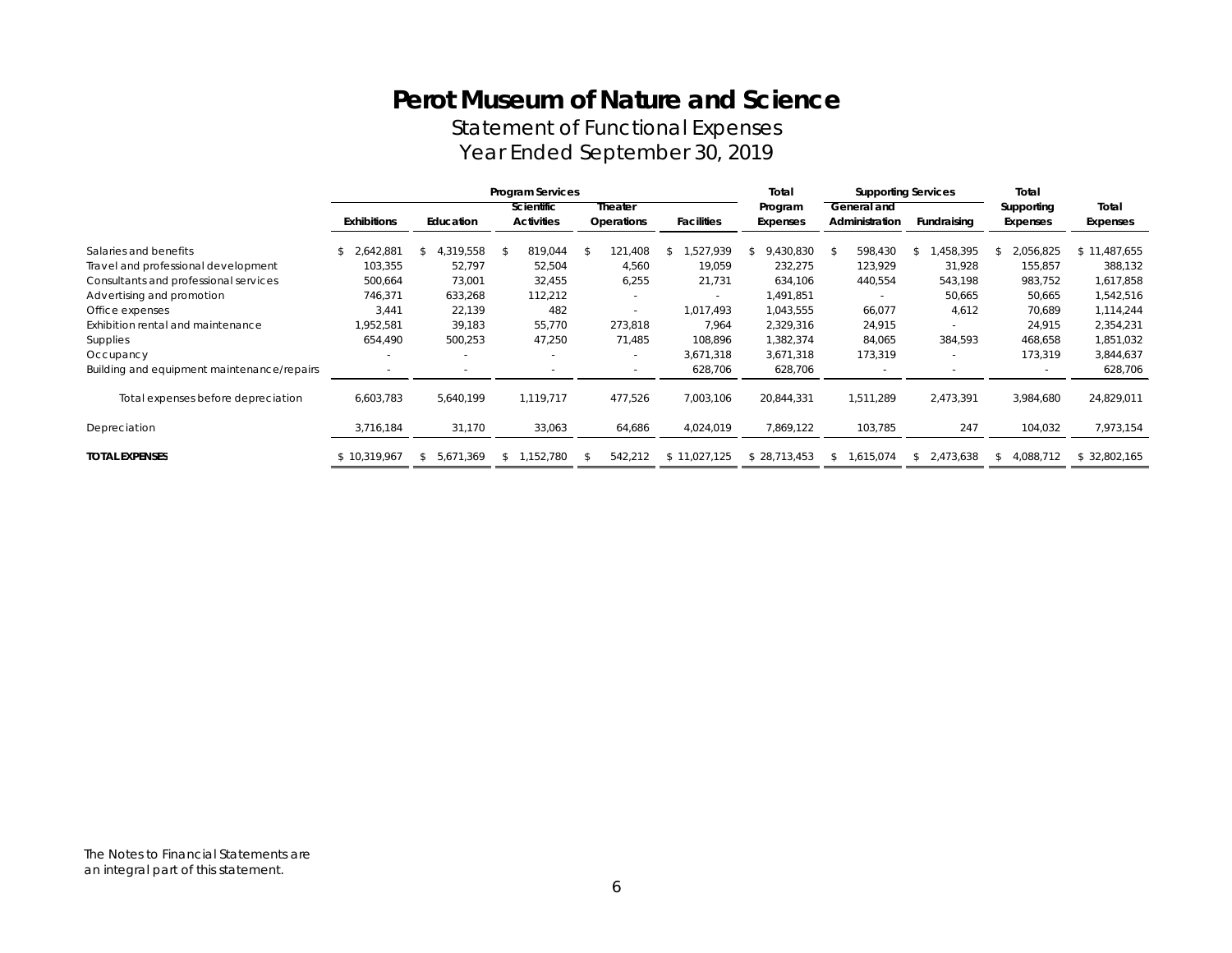Statements of Cash Flows Years Ended September 30, 2020 And 2019

|                                                      | 2020 |                |    | 2019          |
|------------------------------------------------------|------|----------------|----|---------------|
| <b>CASH FLOWS FROM OPERATING ACTIVITIES</b>          |      |                |    |               |
| Change in net assets                                 | \$   | (13, 392, 893) | \$ | (3,621,933)   |
| Adjustments to reconcile change in net assets to net |      |                |    |               |
| cash (used in) provided by operating activities      |      |                |    |               |
| Unrealized (gain) loss on investments                |      | (1,619,230)    |    | 71,715        |
| Realized gain on investments                         |      |                |    | (831)         |
| Loss (gain) on disposal of property and equipment    |      | 254,122        |    | (1, 420, 527) |
| Depreciation and amortization                        |      | 8,223,876      |    | 7,973,154     |
| Change in accounts receivable                        |      | 176,373        |    | 150,587       |
| Change in contributions receivable                   |      | 3,568,104      |    | 1,550,339     |
| Change in prepaid expenses and other assets          |      | (484, 545)     |    | (306, 145)    |
| Change in accounts payable and accrued expenses      |      | (1,645,072)    |    | 656,542       |
| Change in unearned revenue                           |      | (292, 829)     |    | 142,599       |
| Net cash (used in) provided by operating activities  |      | (5, 212, 094)  |    | 5,195,500     |
| <b>CASH FLOWS FROM INVESTING ACTIVITIES</b>          |      |                |    |               |
| Purchase of investments                              |      | (13,999,983)   |    | (6, 758, 375) |
| Sale of investments                                  |      | 16,269,339     |    | 8,088,631     |
| Proceeds from sale of property and equipment         |      |                |    | 1,500,000     |
| Purchase of property and equipment                   |      | (4, 210, 624)  |    | (6,685,304)   |
| Net cash used in investing activities                |      | (1,941,268)    |    | (3,855,048)   |
| <b>CASH FLOWS FROM FINANCING ACTIVITIES</b>          |      |                |    |               |
| Payments on note payable                             |      | (200,000)      |    |               |
| Proceeds from issuance of note payable               |      | 1,388,000      |    | 3,000,000     |
| Net cash provided by financing activities            |      | 1,188,000      |    | 3,000,000     |
| Net change in cash and cash equivalents              |      | (5,965,362)    |    | 4,340,452     |
| CASH AND CASH EQUIVALENTS, beginning of year         |      | 30,695,369     |    | 26,354,917    |
| CASH AND CASH EQUIVALENTS, end of year               | \$   | 24,730,007     | \$ | 30,695,369    |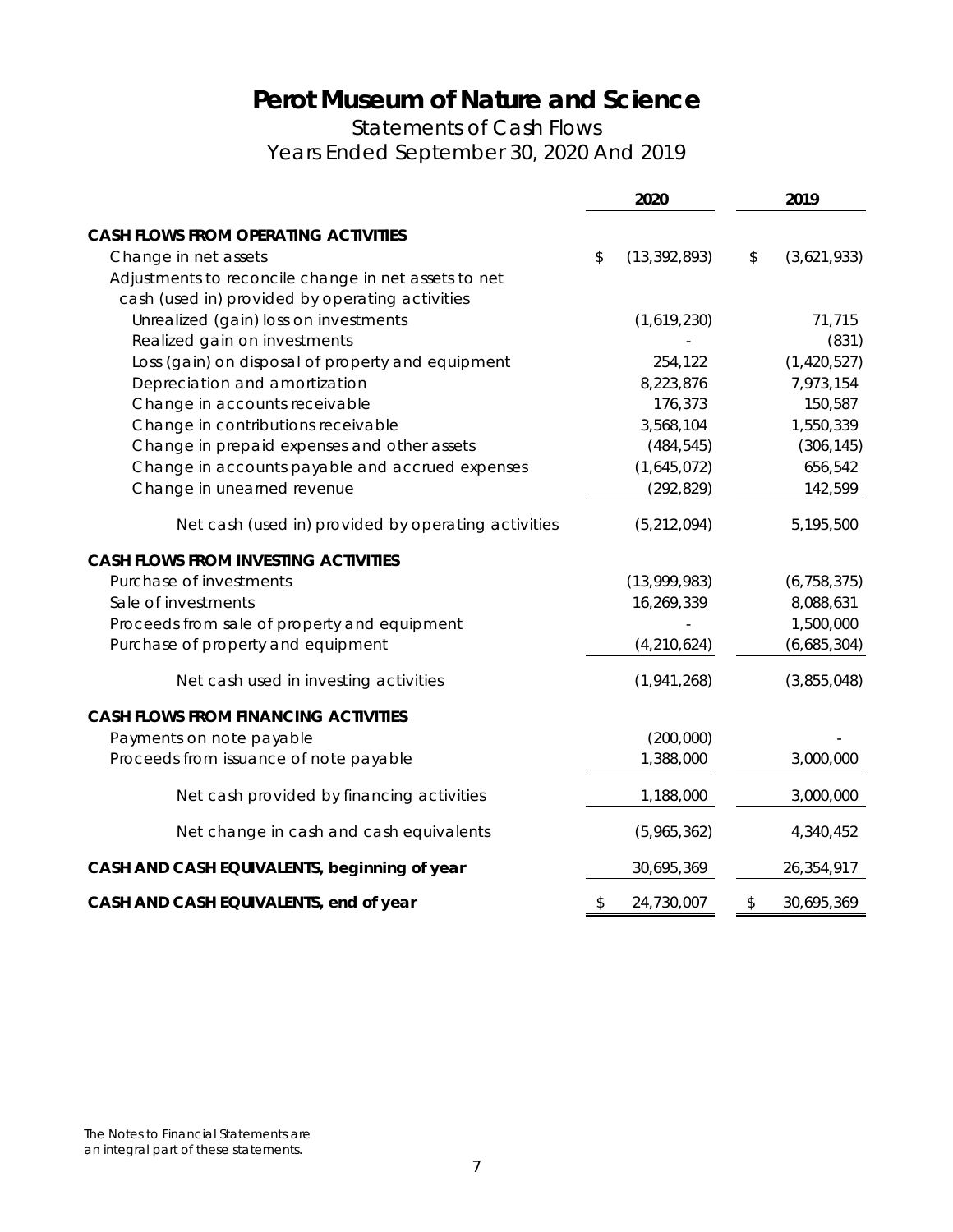Notes to Financial Statements

## **Note 1. Purpose of Organization**

### **Purpose**

The Perot Museum of Nature and Science (the Museum or Organization), formerly known as the Museum of Nature and Science, is a Texas not-for-profit corporation organized to inspire minds through nature and science. The Museum was founded in 1936 as part of the Texas Centennial and was one of the first natural history museums in the region. It is the only public collections-based, research driven, natural history museum in the region.

In June 2006, the Museum acquired the net assets of the Southwest Museum of Science and Technology (The Science Place). The Science Place was founded in 1946 as the Dallas Health Museum and is one of the oldest science museums in the nation. In October 2006, the Museum acquired the net assets of the Dallas Children's Museum. In December 2012, the Museum moved from its original facility in Fair Park which was provided by the City of Dallas to a newly constructed facility in Downtown Dallas' Victory Park area. The new facility, known as the Perot Museum of Nature and Science, is an 180,000 square foot, state-of-the-art exhibit and education space which includes 11 permanent exhibit halls, six learning labs/classrooms, a temporary exhibit hall, a 3D digital theater, auditorium, museum shop, cafe and outdoor science park. The Museum retained the use of the Nature Building at Fair Park for its paleontology lab, collections storage, and outreach educational staff until the agreement ended in February 2020.

In 1993, operation of the Museum was transferred from the City of Dallas (which owns the building in Dallas at Fair Park and a portion of the collections). The City of Dallas continues to support the Museum with direct support of \$752,989 in 2020 and \$683,940 in 2019, plus contributed utilities and maintenance of approximately \$28,579 and \$58,000 in 2020 and 2019, respectively. Additional support in the form of in-kind lease rent is contributed each year (Note 12).

### **Note 2. Summary of Significant Accounting Policies**

A summary of the significant accounting policies consistently applied in the preparation of the accompanying financial statements are as follows:

### **Basis of Accounting**

The accompanying financial statements of the Organization have been prepared on the accrual basis of accounting in accordance with accounting principles generally accepted in the United States of America (GAAP), which recognizes revenues when earned and expenses when incurred.

### **Use of Estimates**

Management uses estimates and assumptions in preparing the financial statements. Those estimates and assumptions may affect the reported amounts of assets and liabilities, the disclosure of contingent assets and liabilities, and the reported revenues and expenses. Significant estimates include but are not limited to the fair value of investments, allowance and discount on contributions receivable and estimated useful lives of property and equipment.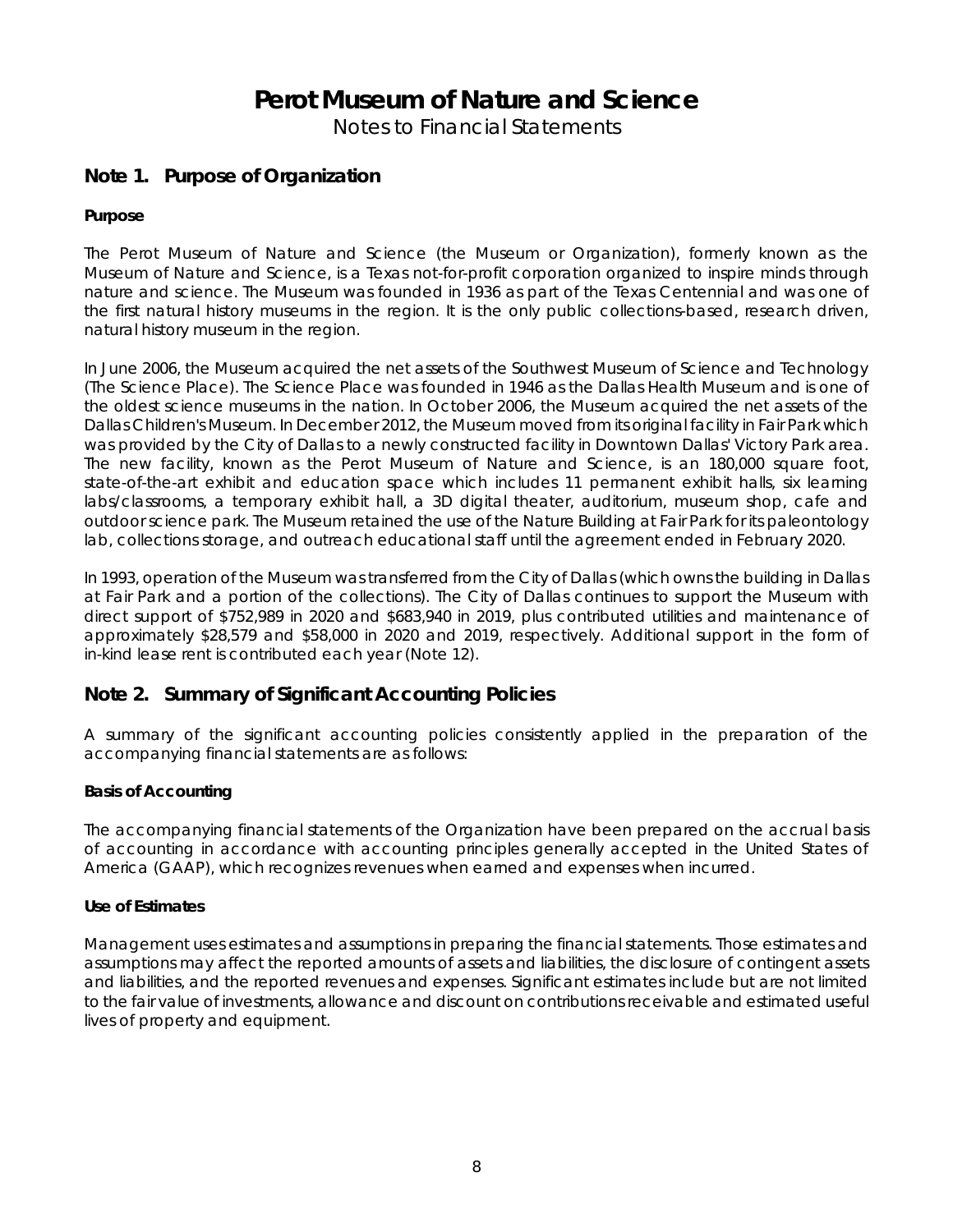Notes to Financial Statements

### **Basis of Presentation**

The Organization presents its financial statements in accordance with Financial Accounting Standards Board (FASB), Accounting Standards Codification (ASC) 958 Not-for-Profit Entities. Under FASB ASC 958-205, the Organization is required to report information regarding its financial position and activities according to two classes of net assets: net assets without donor restrictions and net assets with donor restrictions. Net assets, revenues, expenses, gains and losses are classified based on the existence or absence of donor imposed restrictions. Accordingly, net assets and changes therein are classified and reported as follows:

- *Net Assets Without Restrictions* Net assets that are not subject to donor-imposed stipulations. Restricted contributions received and released in the current year will be reported as activity between the applicable classes of assets.
- *Net Assets With Restrictions* Net assets with restrictions include net assets subject to donor-imposed stipulations that may or will be met by actions of the Organization and/or the passage of time to be used generally for capital expenditures and program support. Net assets with restrictions also include net assets subject to donor-imposed stipulations that will never lapse, thus requiring the funds to be retained permanently. Generally, the donors of these assets permit the Museum to use all or part of the income earned on related investments for general or specific purposes, including program support.

Revenues are reported as increases in net assets without restriction unless use of the related assets is limited by donor-imposed restrictions. Expenses are reported as decreases in net assets without restriction. Gains and losses on investments and other assets or liabilities are reported as increases or decreases in net assets without restriction unless their use is restricted by explicit donor stipulation or by law. Expirations of net assets with restriction (i.e., the donor-stipulated purpose has been fulfilled and/or the stipulated time period has elapsed) are reported as reclassifications between the applicable classes of net assets.

### **Revenue Recognition**

On October 1, 2019, the Museum adopted ASC Topic 606, *Revenue from Contracts with Customers*, (ASC 606) using the modified retrospective approach, which only applies to contracts that were not completed as of the date of initial application. The adoption did not require an adjustment to beginning net position for the cumulative effect adjustment and does not have a material impact on the Museums' financial statements.

Support arising from donated services, goods, or capital equipment is recorded as both revenues and as an expense or asset based on the fair value at the date of the donation.

Revenue from the sale of tickets to the public, reservations for school programs, and tickets to the theater for dates after the end of the year is deferred as unearned revenue. Membership revenues are recognized ratably over the terms of the memberships. Amounts included in ancillary and other revenues include facilities rentals, café revenues, gift shop revenues, and parking revenues for which revenue is recognized in accordance with agreements and contracts.

A substantial number of unpaid volunteers have made significant contributions of their time to develop the Museum's programs, principally in board activities, scientific laboratories, and educational programs. The value of this contributed time is not reflected in these financial statements because it does not meet criteria for recognition under the GAAP.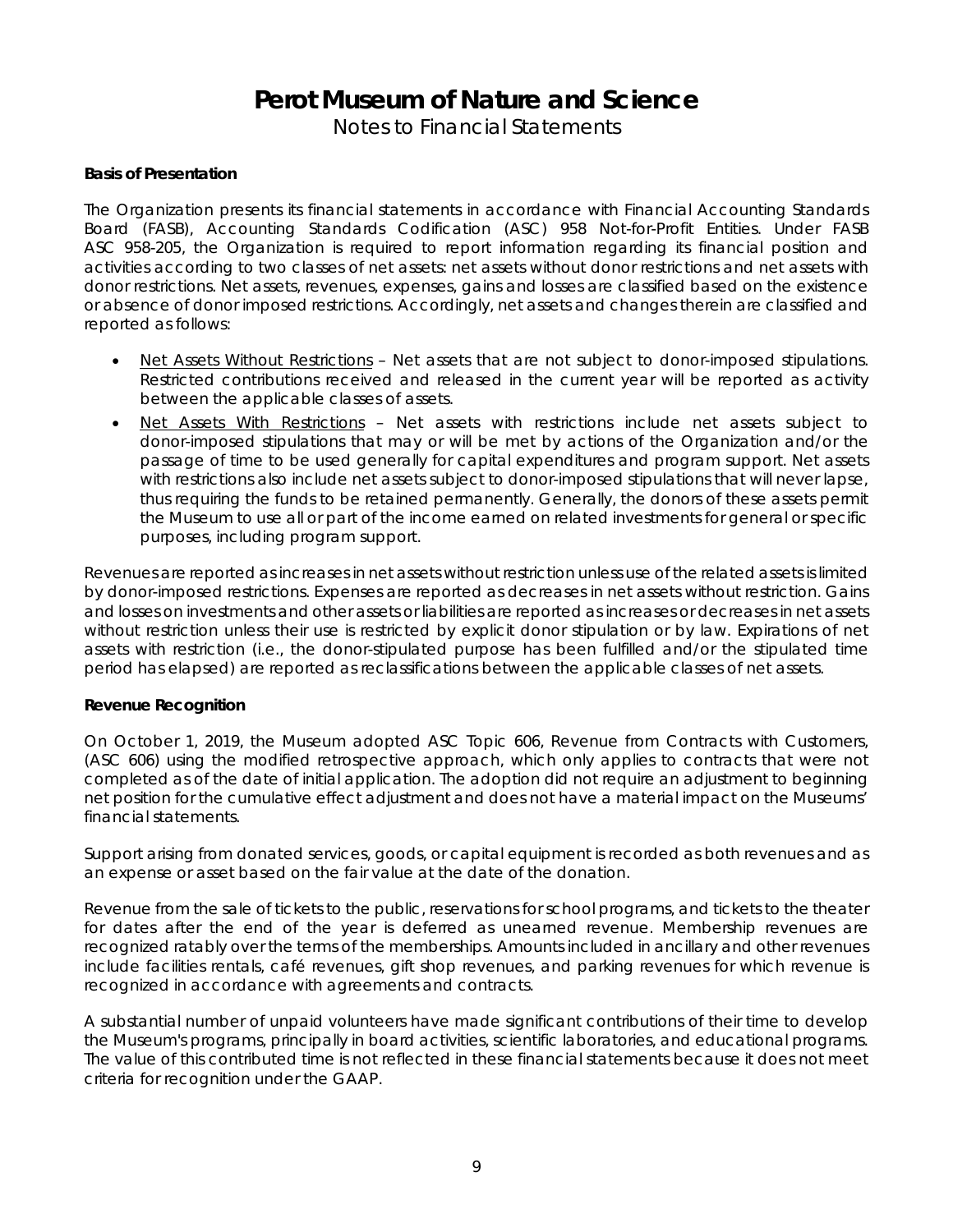Notes to Financial Statements

### **Cash and Cash Equivalents**

The Museum considers cash and cash equivalents to be cash on hand, money market accounts, and all highly liquid investments purchased with an initial maturity of three months or less. Cash and cash equivalents are reported at cost which approximates fair value. The Organization maintains cash balances at various financial institutions, which at times may exceed federally insured limits. The Organization has not experienced any losses in such accounts and believes it is not exposed to any significant credit risk on cash and cash equivalents.

#### **Investments**

The Museum records investments at fair value. Under this method of accounting, fair value fluctuations are recorded in the period in which they occur by adjusting the carrying value of such investments and recognizing a net unrealized gain or loss. Realized gains and losses are recognized in the period in which they are earned or incurred. Interest income is recorded as earned. Investment income is reported in net assets without donor restrictions unless its use is restricted by explicit donor stipulation or by law.

#### **Accounts Receivable**

Accounts receivable consists of amounts owed on various agreements and contracts, and are included on the accompanying statements of financial position. Management determines the need for an allowance for doubtful accounts which is based upon a review of outstanding receivables, historical collection information, existing economic conditions, and by identifying troubled accounts. Historically, the Organization has not experienced significant losses on accounts receivables. Based on past experience and analysis of current receivable collectability, no allowance for doubtful accounts was considered necessary as of September 30, 2020 and 2019.

### **Contributions**

Unconditional promises by donors to give are included on the financial statements as contributions receivable and revenue in the appropriate net asset category. The Organization reports contributions as restricted support if the support is received with donor restrictions that limit the use of the donated assets. When and if a donor restriction expires, that is, when a stipulated time restriction ends or purpose restriction is accomplished, net assets with donor restrictions are reclassified to net assets without donor restrictions and reported on the statement of activities as net assets released from restrictions. Support that is not restricted by the donor is reported as an increase in net assets without donor restrictions in the reporting period in which the support is recognized.

Unconditional gifts expected to be collected within one year are reported at their net realizable value. Unconditional promises to give that are expected to be collected in future years are initially reported at fair value determined using the discounted present value of estimated future cash flows technique using a discounted rate commensurate with the risks involved. Unconditional promises to give received during the years ended September 30, 2020 and 2019 have been discounted at .14% and 2.9%, respectively. The resulting discount of \$2,192 and \$104,965 at September 30, 2020 and 2019, respectively, is amortized using the level-yield method.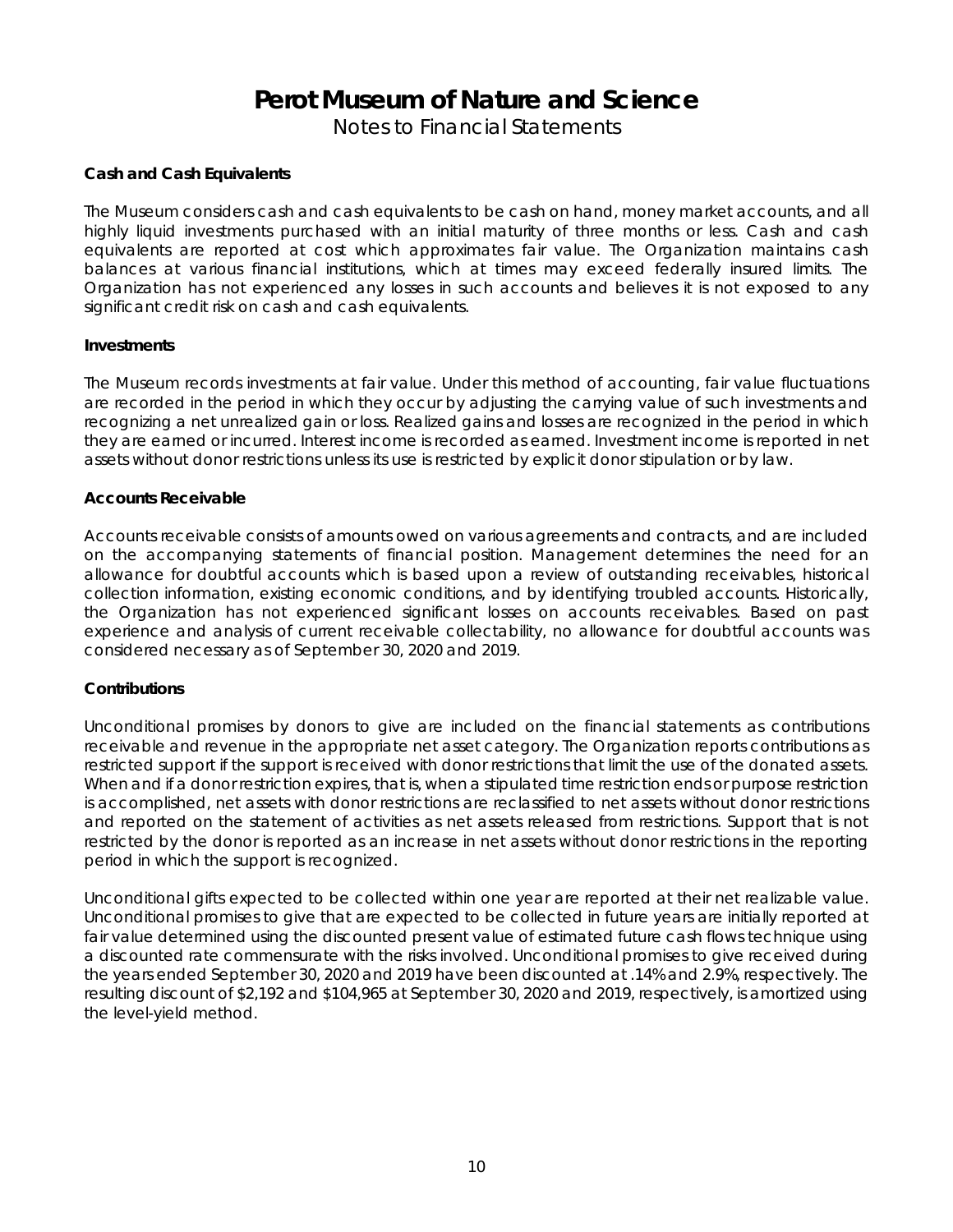Notes to Financial Statements

The Organization reports contributions of land, buildings, equipment and other long-lived assets as revenue without donor restrictions, unless explicit donor restrictions specify how the donated assets must be used. Gifts of assets with explicit restrictions that specify how the assets are to be used are accounted for as restricted support. The Organization reports expirations of donor restrictions when the donated or acquired long-lived assets are placed in service.

The Organization evaluates the need for an allowance for uncollectible accounts based on management's analysis of specific pledges, historical collection experience, type of contribution, and nature of the fund-raising activity, and is adjusted for those contributions receivable for which collection is uncertain. Historically, the Organization has experienced minimal losses on receivables. Based on their review of the criteria above, management has recorded an allowance for uncollectible accounts of \$79,248 and \$0 for the years ended September 31, 2020 and 2019, respectively.

Conditional promises to give depend on the occurrence of a specified future and uncertain event to bind the potential donor. Conditional promises to give are not recognized until they become unconditional, that is, when the conditions on which they depend are substantially met. No amounts have been recognized in the financial statements for conditional promises to give, which generally arise from the Organization being named as a beneficiary in a revocable will or trust, because the conditions on which such contributions depend have not been substantially met.

### **Property and Equipment**

Purchased property and equipment are stated at cost, representing the purchase price or fair market value at the date of gift, less accumulated depreciation. Depreciation expense is computed using the straight-line method over estimated useful lives of each asset. Assets under capital lease obligations and leasehold improvements are amortized over the shorter of the lease term or their respective estimated useful lives.

|                                  | Estimated<br>Useful Life |
|----------------------------------|--------------------------|
| Building & building improvements | $3 - 40$ years           |
|                                  |                          |
| Exhibits and renovations         | $6 - 10$ years           |
| Land improvements                | 5 - 15 years             |
| Equipment and furniture          | $3 - 15$ years           |
| Leasehold improvements           | 20 years                 |

The Organization capitalizes property and equipment with a cost greater than \$5,000 and a useful life of greater than three years. The Organization reviews the carrying value of long-lived assets to determine if facts and circumstances suggest that they may be impaired or that the depreciation or amortization period may need to be changed. If circumstances indicate the long-lived asset will not be recoverable, based upon undiscounted cash flows of the long-lived asset over the remaining life, the carrying value of the long-lived asset will be reduced by the estimated shortfall of discounted cash flows. The Organization does not believe there are any indicators that would require an adjustment of the carrying value of its long-lived assets or their remaining useful lives as of September 30, 2020 and 2019.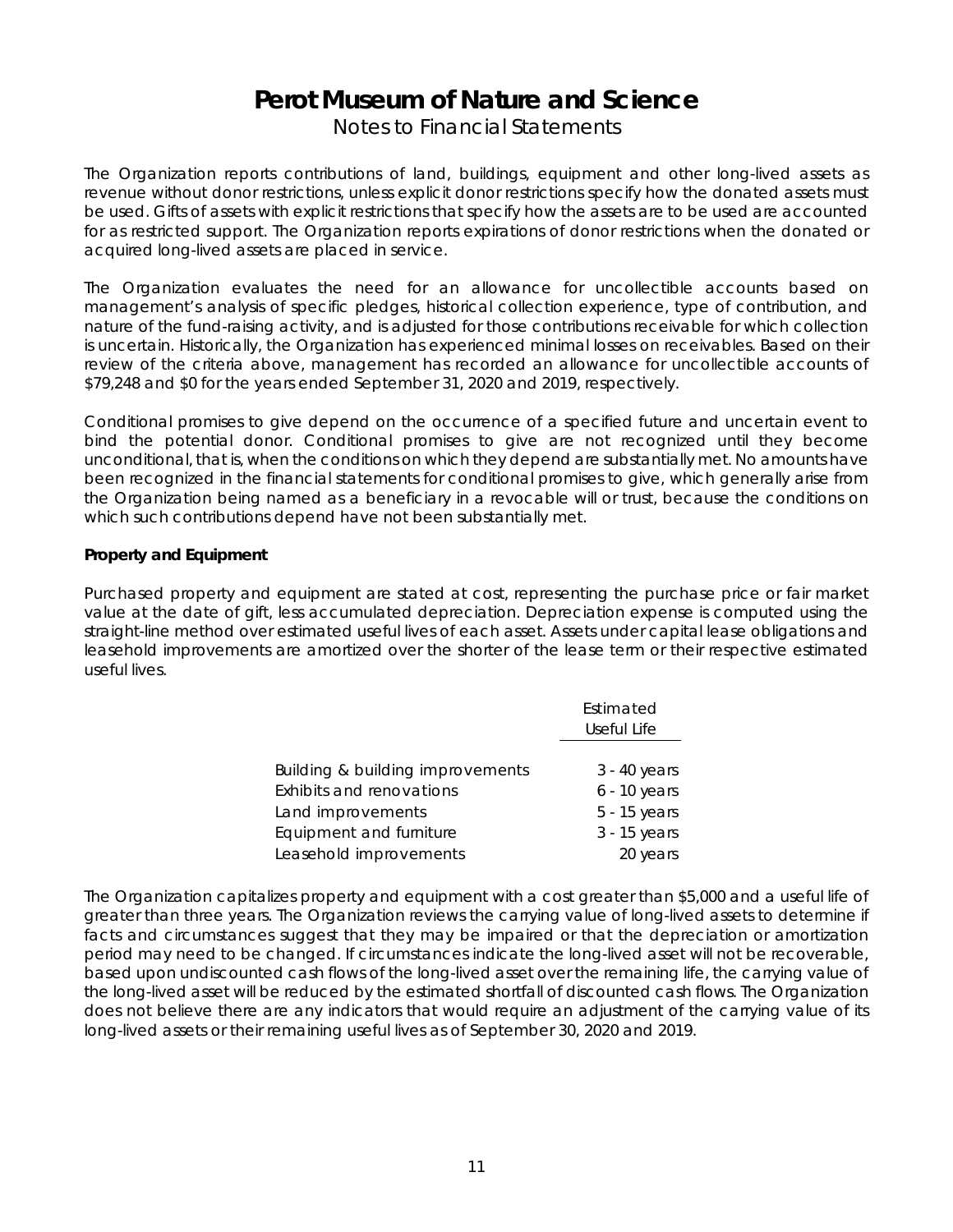Notes to Financial Statements

### **Collections**

A portion of the collections of the Museum are owned by the City of Dallas, except for certain other collections, which are owned by the Museum. The Museum's collections are comprised of objects of historical, cultural or scientific significance that are held for educational, research, scientific, and curatorial purposes. Each of the items is cataloged, preserved and cared for, and monitored according to professional museum standards, and activities verifying its existence and assessing its condition are performed continuously. The collections are subject to a policy that requires proceeds from sales of collection items be used to acquire other items for collections or provide for the direct care of existing collections.

In accordance with the practice generally followed by museums, the value of objects in the collections is excluded from the financial statements. Such collections have been acquired through purchases and contributions since the Museum's inception. Purchases of collection items are recorded as decreases in net assets without donor restrictions in the year in which the items are acquired, or as decreases in restricted net assets if the assets used to purchase the items are restricted by donors. Contributed collection items are not reflected in the financial statements. Proceeds from deaccessions or insurance recoveries are reflected as increases in net assets. There were no sales of collection items in 2020 or 2019.

#### **Unearned Revenue**

The Organization directly solicits memberships. Membership dues received are recognized as revenue upon receipt for the portion of the dues that are considered a contribution to the Museum, while the portion of the dues that relates to the service the Museum will provide the member is recognized as revenue ratably over the term of the membership period. Amounts not yet earned by the end of the fiscal year are reported as unearned revenue on the statements of financial position.

### **In-Kind Contributions**

In addition to receiving cash contributions, the Organization receives in-kind contributions from various donors. It is the policy of the Organization to record the estimated fair value of certain in-kind donations as an expense or an asset, as applicable, in its financial statements and similarly increase contribution revenue by a like amount. The Organization has recorded in-kind contributions for use of facilities and professional services in the statement of activities in accordance with GAAP. Only contributions of services received that create or enhance a nonfinancial asset or require a specialized skill by the individual possessing those skills and would typically need to be purchased if not provided by donation, are recorded. Generally, the Organization recognizes donated property if the estimated fair value exceeds \$5,000. For the years ended September 30, 2020 and 2019, \$80,458 and \$1,226,949 respectively, was received in in-kind contributions. Additionally, in-kind rent was contributed as detailed in Note 12.

#### **Income Taxes**

The Organization has been recognized by the Internal Revenue Service as a nonprofit corporation exempt from federal income tax on its income, under Section 501(c)(3) of the Internal Revenue Code. The Organization follows the provisions of ASC 740-10, Income Taxes, related to unrecognized tax positions. The Organization recognizes the tax benefits from uncertain tax positions only if it is more likely than not that the tax positions will be sustained on examination by the taxing authorities, based on the technical merits of the positions. The tax benefits recognized in the financial statements from such positions are measured based on the largest benefit that has a greater than 50% likelihood of being realized upon ultimate settlement.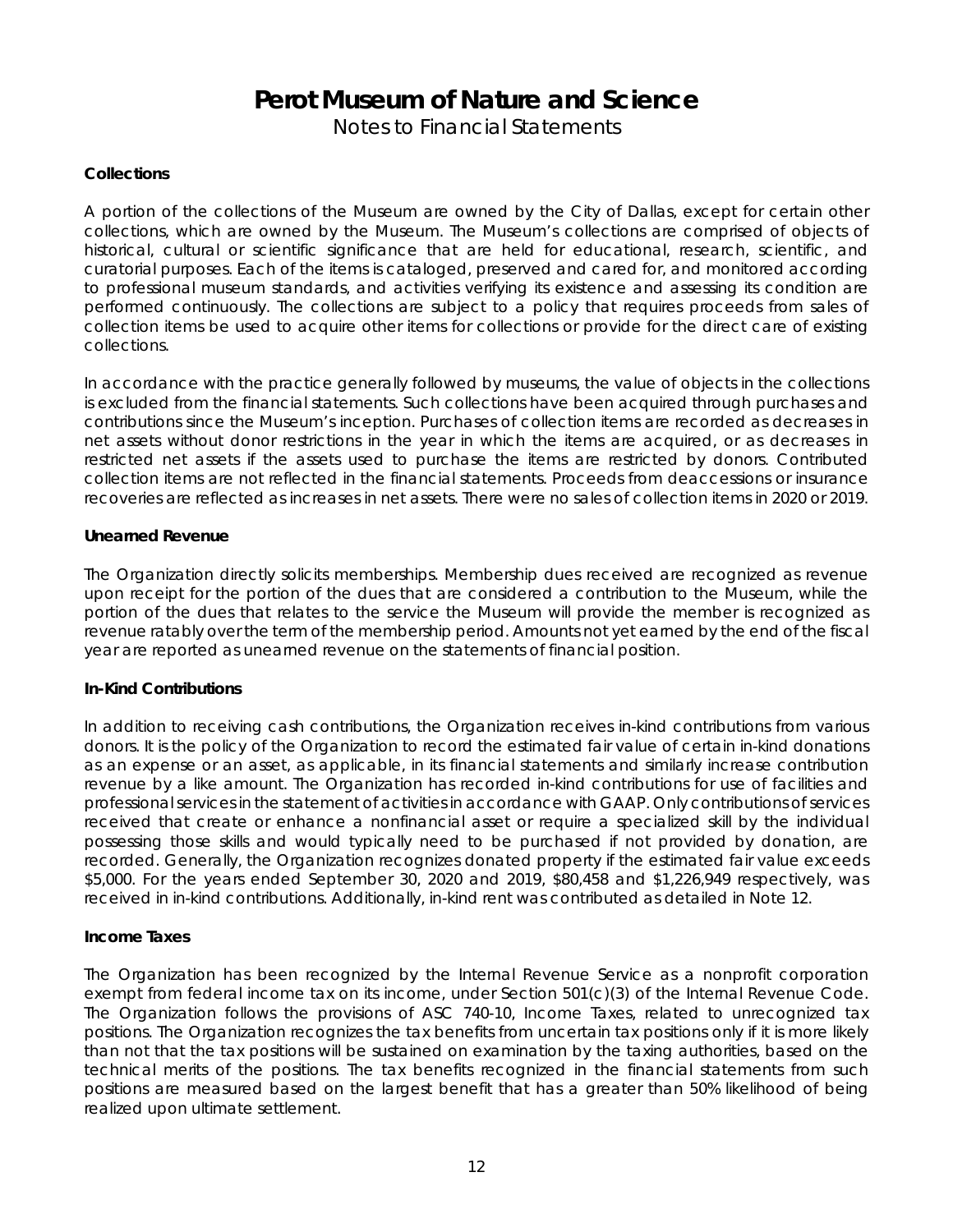Notes to Financial Statements

The Organization does not believe there are any material uncertain tax positions and accordingly, it will not recognize any liability for unrecognized tax benefits. For the years ended September 30, 2020 and 2019, there were no interest or penalties recorded or included in the financial statements. The Organization is relying on its tax-exempt status and its adherence to all applicable laws and regulations to preserve that status. However, the conclusions regarding accounting for uncertainty in income taxes will be subject to review and may be adjusted at a later date based on factors including, but not limited to, ongoing analysis of tax laws, regulations, and interpretations thereof. The Organization's informational returns are generally subject to examination for three years after the later of the due date or date of filing. As a result, the Organization is no longer subject to income tax examinations by tax authorities for years prior to 2018.

### **Allocation of Expenses**

The costs of providing the various programs and other activities have been summarized on a functional basis on the Statement of Functional Expenses. Salaries and related payroll expenses are recorded based on actual segregation of personnel by program or supporting services, when available. Distribution of all other expenses is based on actual usage or management's estimate of usage applicable to various programs and supporting services benefited.

### **Advertising Costs**

The Organization uses advertising to promote its programs. The production costs of advertising are expensed as incurred and include direct media, promotional items, and advertising contracts for public relations development. For the years ended September 30, 2020 and 2019, advertising costs were approximately \$575,000 and \$728,000, respectively, and are included in advertising and promotion expenses on the statement of activities.

### **Deferred Compensation**

The Organization holds an investment in a 457(b) plan. In accordance with GAAP, the Organization has recorded an investment - deferred compensation and a corresponding deferred compensation liability on the statement of financial position. The investment - deferred compensation is recorded at fair value. All activity related to this investment, including contributions, gain or loss and investment income, is recorded as increases or decreases to the investment and accrued expenses accounts.

### **New Accounting Pronouncement and Adoption**

In June 2018, FASB issued ASU 2018-08, *Not-for-Profit Entities* (Topic 958) – *Clarifying the Scope and Accounting Guidance for Contributions Received and Contributions Made*. ASU 2018-08 seeks to assist entities in distinguishing between reciprocal and nonreciprocal transactions and determining whether a contribution is conditional. For transactions deemed to be contributions, entities should follow Topic 958. For transactions deemed to be exchanges, entities should follow Topic 606 - *Revenue from Contracts from Customers*. The amendments in this Update are effective for public business entities or NFPs for transactions in which the entity is the resource recipient for fiscal years beginning after December 15, 2018 and interim periods within annual periods beginning after December 15, 2019. The amendments in this Update are effective for public business entities or NFPs for transaction in which the entity is the resource provider for fiscal years beginning after December 15, 2019 and interim periods within annual periods beginning after December 15, 2020. This standard is effective for the Organization during FY 2020. The effects of this ASU did not have a material impact on the financial reporting of the Organization.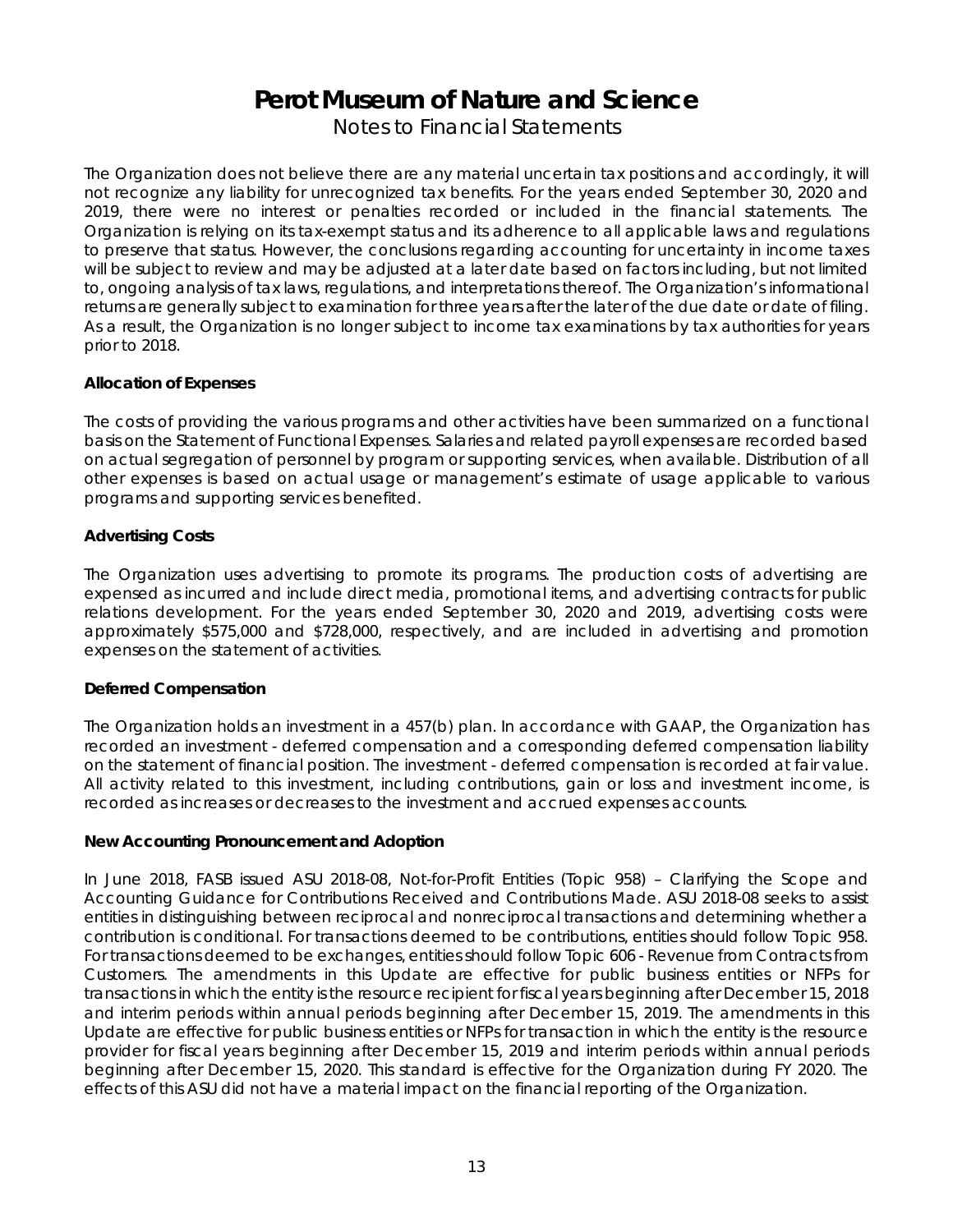Notes to Financial Statements

In February 2016, the FASB issued ASU No. 2016-02, *Leases* (Topic 842), which requires lessees to recognize a right-of-use asset and lease liability for all leases with terms of more than 12 months. Recognition, measurement and presentation of expenses will depend on classification as a finance or operating lease. ASU 2016-02 is effective for the Organization beginning in fiscal year 2022. The Organization is currently evaluating the impact to its future financial statements.

## **Note 3. Contributions Receivable**

As of September 30, unconditional promises to give are expected to be collected in the following periods:

|                                                                       |    | 2020                   |    | 2019                   |  |  |
|-----------------------------------------------------------------------|----|------------------------|----|------------------------|--|--|
| Due in the next year<br>Due in one to five years                      | \$ | 1,849,603<br>1,068,894 | \$ | 4,295,126<br>2,215,000 |  |  |
|                                                                       |    | 2,918,497              |    | 6,510,126              |  |  |
| Less unamortized discount<br>Less allowance for uncollectible pledges |    | (2, 192)<br>(79, 248)  |    | (104, 965)             |  |  |
| Total contributions receivable                                        | \$ | 2,837,057              | S  | 6,405,161              |  |  |

*Campaign for Excellence* – The Campaign for Excellence was launched in 2012 to secure the financial resources to bring blockbuster traveling exhibitions to Dallas; to support innovation and technology; to build our endowment; to support research and collections; and to grow our scholarship programs. The Museum raised pledges of approximately \$20.9 million through September 30, 2020, of which approximately \$2 million are still to be collected.

Campaign for Excellence pledges and other contributions receivable are discounted at a rate of .14% and 2.9% at September 30, 2020 and 2019, respectively.

In-kind receivables included in contributions receivable totaled \$0 and \$239,625 at September 30, 2020 and 2019, respectively.

### **Note 4. Fair Value of Investments**

The Organization's investments are recorded at fair value and consisted of the following at September 30, 2020 and 2019:

|                                                                                              | 2020                                     |    | 2019                                 |
|----------------------------------------------------------------------------------------------|------------------------------------------|----|--------------------------------------|
| Mutual funds<br>Privately managed funds - equities<br>Privately managed funds - fixed income | \$<br>11,355,570<br>10,228,856<br>69.723 | \$ | 5,076,999<br>15,612,393<br>1,323,378 |
| Private equity funds                                                                         | 1,727,383                                |    | 2,018,888                            |
|                                                                                              | \$<br>23,381,532                         | S. | 24,031,658                           |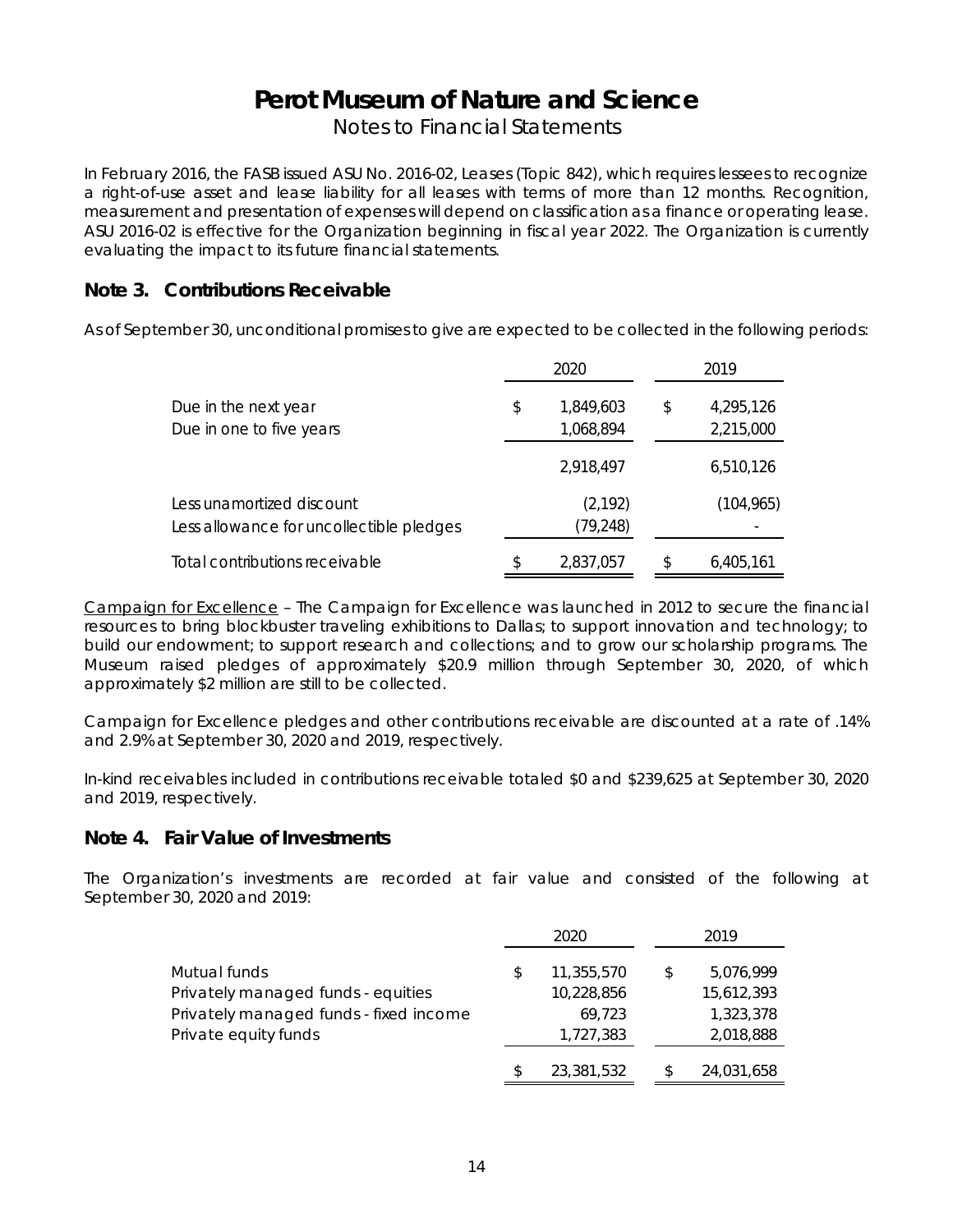Notes to Financial Statements

Investment income at September 30, 2020 and 2019 consisted of the following:

|                               |    | 2020      | 2019 |           |  |
|-------------------------------|----|-----------|------|-----------|--|
| Dividends and interest        | \$ | 331,018   | S    | 605,281   |  |
| Net realized gains            |    |           |      | 831       |  |
| Net unrealized gains (losses) |    | 1,619,230 |      | (71, 715) |  |
|                               | S  | 1,950,248 |      | 534,397   |  |

The Organization follows FASB ASC Topic 820, Fair Value Measurements, which provides the framework for measuring fair value. FASB ASC 820 established a three-tier hierarchy to maximize the use of observable market data and minimize the use of unobservable inputs, and to establish classification of fair value measurements for disclosure purposes. Inputs refer broadly to the assumptions that market participants would use in pricing the asset or liability, including assumptions about risk. Inputs may be observable or unobservable. Observable inputs are inputs that reflect the assumptions market participants would use in pricing the asset or liability developed based on market data obtained from sources independent of the reporting entity.

Unobservable inputs are inputs that reflect the reporting entity's own assumptions about the assumptions market participants would use in pricing the asset or liability developed based on the best information available. The three-tier hierarchy of inputs is summarized in the three broad levels listed as follows:

- Level 1 Quoted prices are available in active markets that the Organization has the ability to access for identical investments as of the reporting date, without adjustment. The type of investments in Level I include listed mutual funds.
- Level 2 Other significant observable inputs. Inputs to the valuation methodology include:
	- Quoted prices for similar assets or liabilities in active markets;
	- Quoted prices of identical or similar assets or liabilities in inactive markets; Inputs other than quoted prices that are observable for the asset or liability; and
	- Inputs that are derived principally from, or corroborated by, observable market data by correlation or other means.

If the asset or liability has a specified contractual term, the Level 2 input must be observable for substantially the full term of the asset or liability.

Level 3 Significant unobservable inputs. Pricing inputs are unobservable for the investment and includes situations where there is little, if any, market activity for the investment.

The determination of where an asset or liability falls in the hierarchy requires significant judgment. The Organization evaluates its hierarchy disclosures each reporting period and, based on various factors, it is possible that an asset or liability may be classified differently from period to period. However, the Organization expects that changes in classifications between different levels will not have a significant effect on the financial statements.

The asset's or liability's fair value measurement level within the fair value hierarchy is based on the lowest level of any input that is significant to the fair value measurement. Valuation techniques used need to maximize the use of observable inputs and minimize the use of unobservable inputs.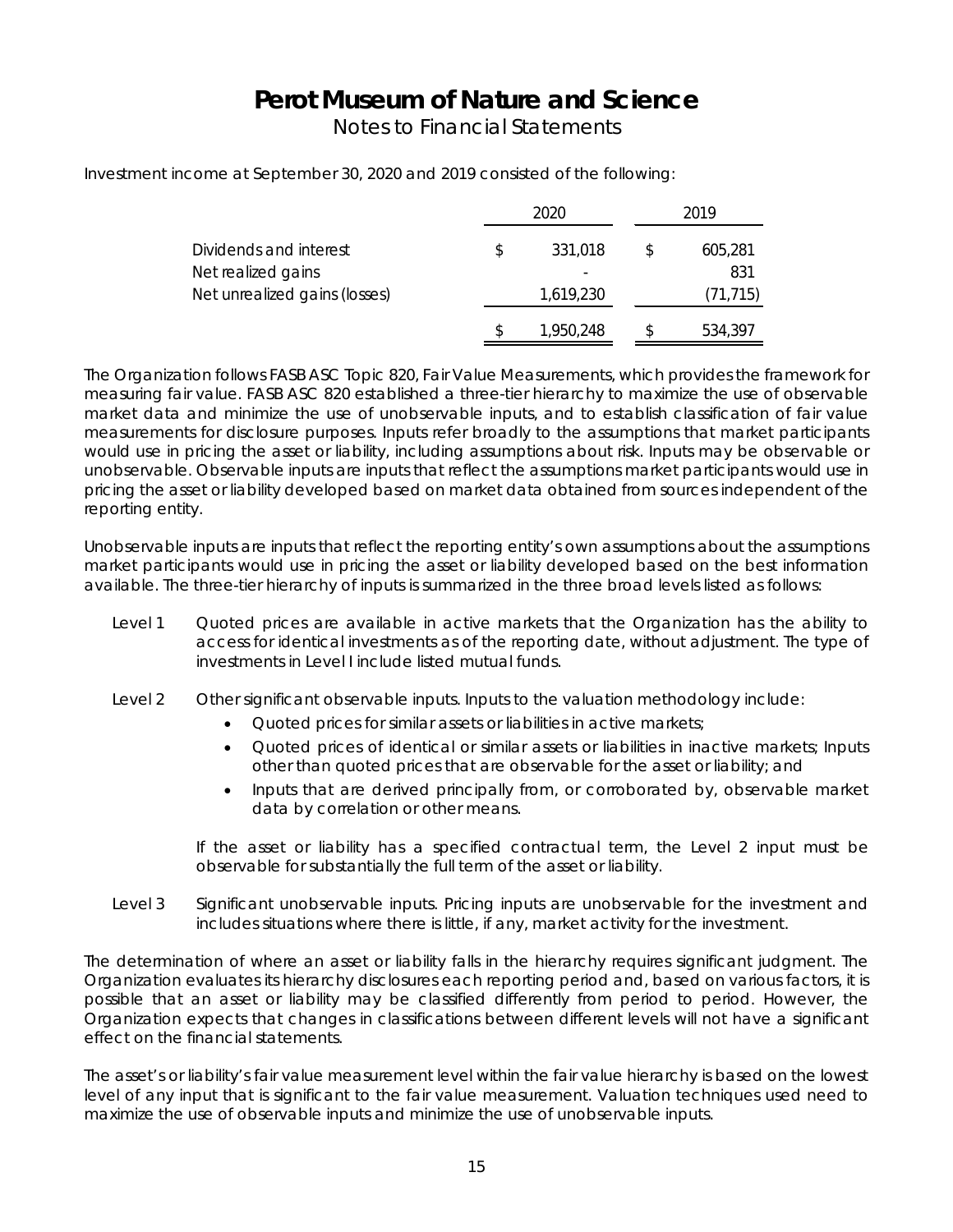Notes to Financial Statements

The fair value of each asset and liability in the tables below was measured using FASB ASC 820 input guidance and valuation techniques. The following tables present the fair value measurements of assets recognized in the accompanying statement of financial position measured at fair value on a recurring basis and the level within the fair value hierarchy in which the fair value measurements fall at September 30, 2020 and 2019:

|                                                                   | Assets at Fair Value as of September 30, 2020 |          |               |         |         |               |  |  |  |  |
|-------------------------------------------------------------------|-----------------------------------------------|----------|---------------|---------|---------|---------------|--|--|--|--|
|                                                                   |                                               | Notice   |               |         |         |               |  |  |  |  |
|                                                                   | Liquidity                                     | Period   | Level 1       | Level 2 | Level 3 | Total         |  |  |  |  |
| Investment - deferred compensation<br>Various equity mutual funds | Daily                                         | N/A      | 138,131<br>\$ | \$      | \$      | \$<br>138,131 |  |  |  |  |
| Various mutual funds                                              | Daily                                         | N/A      | 11,166,478    |         |         | 11,166,478    |  |  |  |  |
| Other                                                             | Daily                                         | N/A      | 903,514       |         |         | 903,514       |  |  |  |  |
| Total investments in fair value hierarchy                         |                                               |          | \$12,208,123  | \$      | \$      | 12,208,123    |  |  |  |  |
| Investments measured at net asset value                           |                                               |          |               |         |         |               |  |  |  |  |
| Japanese equities                                                 | Annually                                      | 90 Days  |               |         |         | 44,278        |  |  |  |  |
| Emerging market funds                                             | Annually                                      | 90 Days  |               |         |         | 1,088,085     |  |  |  |  |
| Multi-Strategy funds                                              | Annually                                      | 90 Days  |               |         |         | 8,095,706     |  |  |  |  |
| International equities                                            | Monthly                                       | 60 Days  |               |         |         | 208,208       |  |  |  |  |
| Fixed Income                                                      | Monthly                                       | 15 Days  |               |         |         | 69,723        |  |  |  |  |
| Private equity fund 1                                             | As Realized                                   | N/A      |               |         |         | 271,588       |  |  |  |  |
| Private equity fund 2                                             | Annually                                      | N/A      |               |         |         | 571,179       |  |  |  |  |
| Private equity fund 3                                             | As Realized                                   | N/A      |               |         |         | 766,411       |  |  |  |  |
| Insurance linked securities                                       | 18 months                                     | 100 days |               |         |         | 58,231        |  |  |  |  |
| Total Investments                                                 |                                               |          |               |         |         | \$23,381,532  |  |  |  |  |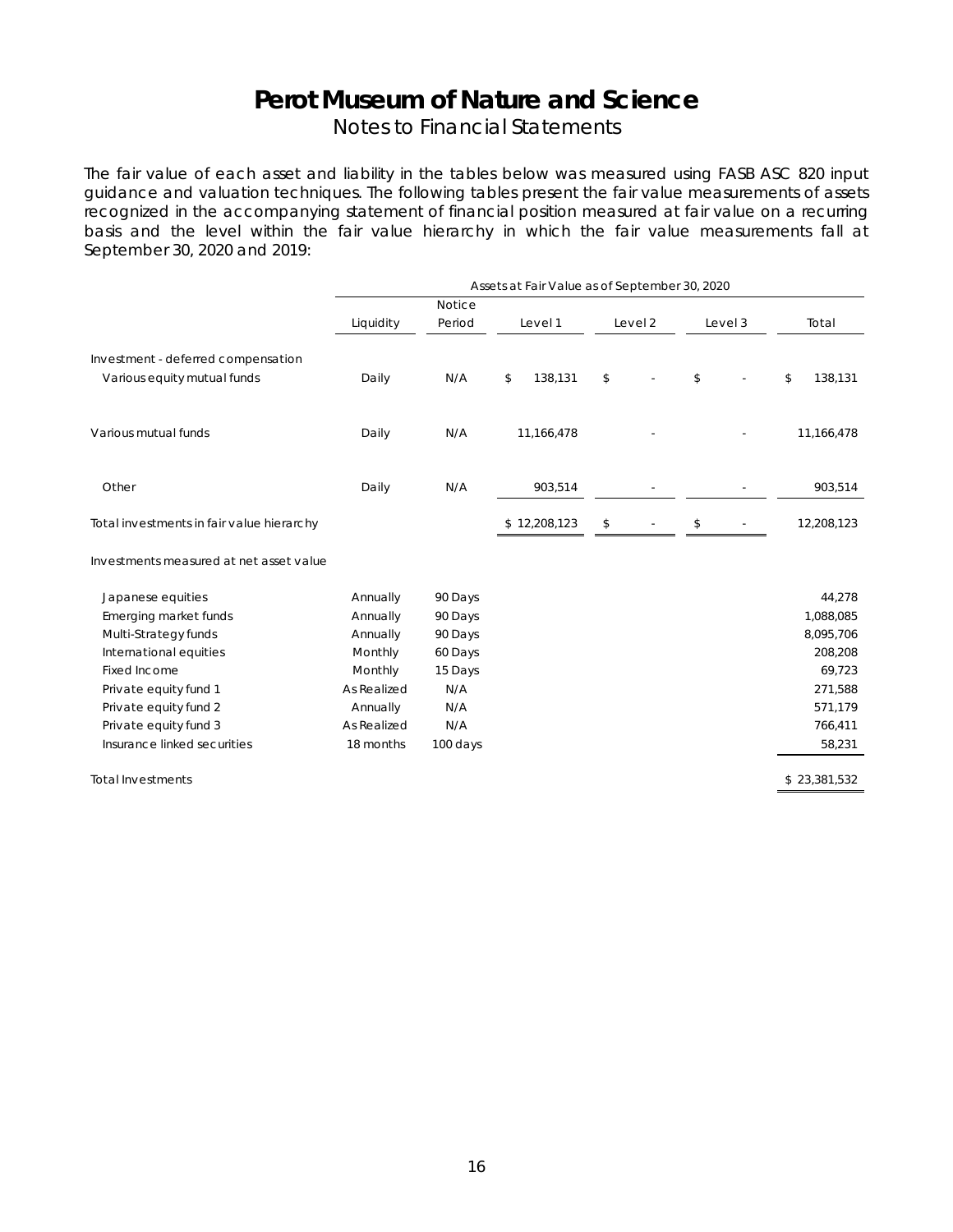Notes to Financial Statements

|                                           | Assets at Fair Value as of September 30, 2019 |               |    |           |    |         |         |               |
|-------------------------------------------|-----------------------------------------------|---------------|----|-----------|----|---------|---------|---------------|
|                                           |                                               | <b>Notice</b> |    |           |    |         |         |               |
|                                           | Liquidity                                     | Period        |    | Level 1   |    | Level 2 | Level 3 | Total         |
| Investment - deferred compensation        |                                               |               |    |           |    |         |         |               |
| Various equity mutual funds               | Daily                                         | N/A           | \$ | 125,663   | \$ |         | \$      | 125,663<br>\$ |
| Mutual funds                              |                                               |               |    |           |    |         |         |               |
| Energy limited partnership                | Daily                                         | N/A           |    | 4,784,875 |    |         |         | 4,784,875     |
| Large blend                               | Daily                                         | N/A           |    | 161,461   |    |         |         | 161,461       |
| Total investments in fair value hierarchy |                                               |               | \$ | 5,071,999 | \$ |         | \$      | 5,071,999     |
| Investments measured at net asset value   |                                               |               |    |           |    |         |         |               |
| Japanese equities                         | Annually                                      | 90 Days       |    |           |    |         |         | 714,515       |
| Emerging market funds                     | Annually                                      | 90 Days       |    |           |    |         |         | 2,080,314     |
| Multi-Strategy funds                      | Annually                                      | 90 Days       |    |           |    |         |         | 8,933,842     |
| International equities                    | Monthly                                       | 60 Days       |    |           |    |         |         | 3,888,722     |
| Fixed Income                              | Monthly                                       | 15 Days       |    |           |    |         |         | 1,323,378     |
| Private equity fund 1                     | As Realized                                   | N/A           |    |           |    |         |         | 269,994       |
| Private equity fund 2                     | Annually                                      | N/A           |    |           |    |         |         | 981,811       |
| Private equity fund 3                     | As Realized                                   | N/A           |    |           |    |         |         | 702,492       |
| Insurance linked securities               | 18 months                                     | 100 days      |    |           |    |         |         | 64,591        |
| <b>Total Investments</b>                  |                                               |               |    |           |    |         |         | \$24,031,658  |
|                                           |                                               |               |    |           |    |         |         |               |

#### **Fair Value of Investments that Calculate Net Asset Value**

The Organization invests in the following investment companies that are reported at net asset value. Investments reported at net asset value are excluded from the fair value hierarchy. The following table summarizes investments measured at fair value based on net asset value (NAVs) per share as of September 30, 2020:

|                                 |               |                          | Redemption<br>Frequency    | Redemption              |
|---------------------------------|---------------|--------------------------|----------------------------|-------------------------|
| September 30, 2020              | Fair Value    | Unfunded<br>Commitments  | (if currently<br>eligible) | <b>Notice</b><br>Period |
|                                 |               |                          |                            |                         |
| Private equity fund 1 (a)       | \$<br>271,588 | \$<br>79,108             | See $(a)$                  | See $(a)$               |
| Private equity fund 2 (a)       | 571,179       |                          | See $(a)$                  | See $(a)$               |
| Private equity fund 3 (a)       | 766,411       |                          | See $(a)$                  | See $(a)$               |
| International equities (b)      | 208,208       | $\overline{\phantom{a}}$ | See $(b)$                  | See $(b)$               |
| Emerging markets funds (c)      | 1,088,085     |                          | See $(c)$                  | See $(c)$               |
| Multi-strategy funds (d)        | 8,095,706     |                          | See $(d)$                  | See $(d)$               |
| Fixed income (e)                | 69,723        | -                        | See $(e)$                  | See $(e)$               |
| Japanese Equities (f)           | 44,278        |                          | See (f)                    | See (f)                 |
| Insurance linked securities (q) | 58,231        |                          | See $(q)$                  | See $(g)$               |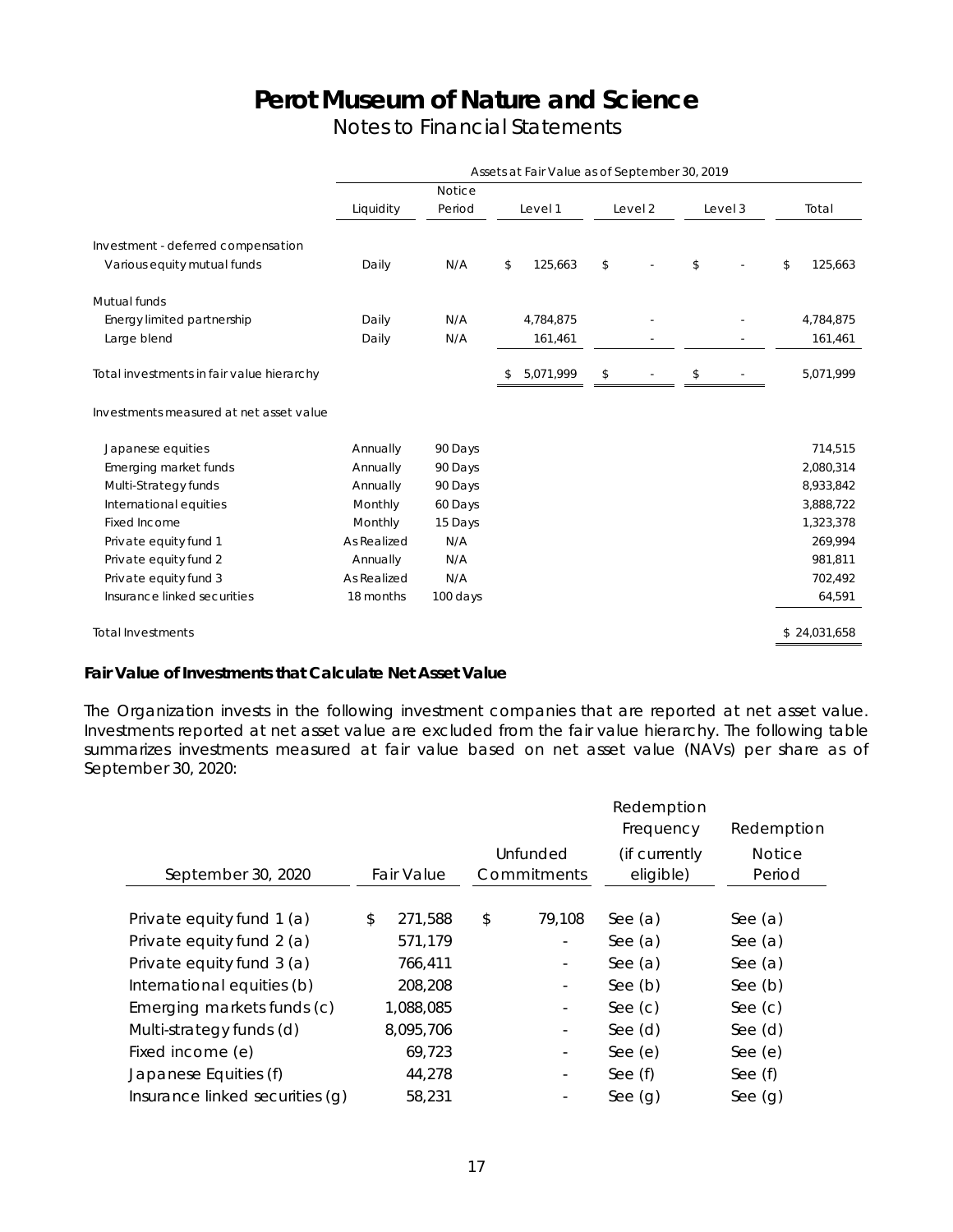Notes to Financial Statements

The following table summarizes investments measured at fair value based on net asset value (NAVs) per share as of September 30, 2019:

|                                 |               |                          | Redemption<br>Frequency    | Redemption              |
|---------------------------------|---------------|--------------------------|----------------------------|-------------------------|
| September 30, 2019              | Fair Value    | Unfunded<br>Commitments  | (if currently<br>eligible) | <b>Notice</b><br>Period |
|                                 |               |                          |                            |                         |
| Private equity fund 1 (a)       | \$<br>269,994 | \$<br>79,108             | See $(a)$                  | See $(a)$               |
| Private equity fund 2 (a)       | 981,811       |                          | See $(a)$                  | See $(a)$               |
| Private equity fund 3 (a)       | 702,492       |                          | See $(a)$                  | See $(a)$               |
| International equities (b)      | 3,888,722     | $\overline{\phantom{a}}$ | See $(b)$                  | See $(b)$               |
| Emerging markets funds (c)      | 2,080,314     |                          | See $(c)$                  | See $(c)$               |
| Multi-strategy funds (d)        | 8,933,842     |                          | See $(d)$                  | See $(d)$               |
| Fixed income (e)                | 1,323,378     |                          | See $(e)$                  | See $(e)$               |
| Japanese Equities (f)           | 714,515       |                          | See (f)                    | See $(f)$               |
| Insurance linked securities (g) | 64,591        |                          | See $(g)$                  | See $(g)$               |

A description of the valuation methodologies used for assets and liabilities measured at fair value, as well as the general classification of such instruments pursuant to the valuation hierarchy, is set forth below. In general, fair value is based upon quoted market prices, where available. If such quoted market prices are not available, fair value is based upon internally developed models that primarily use, as inputs, observable market-based parameters. Valuation adjustments may be made to ensure that financial instruments are recorded at fair value. While management believes the Organization's valuation methodologies are appropriate and consistent with other market participants, the use of different methodologies or assumptions to determine the fair value of certain financial instruments could result in a different estimate of fair value at the reporting date.

- (a) Private equity funds The private equity fund contains interest in various established private equity funds and interest in operating companies owned by private equity funds. Due to the nature of the investments, restrictions on redemptions exist in some of the private equity funds and amounts are considered illiquid.
- (b) International equities The international equities includes an investment in a fund of funds that invests primarily in long U.S. and international equities with a long-term investment horizon. Withdrawals may be made at the end of any fiscal quarter by giving notice no later than 60 days prior to the quarter end of the withdrawal.
- (c) Emerging markets funds The emerging markets funds invest in equity and debt securities in emerging market companies, opportunities that arise from the restructuring of debt, opportunities in privatization ventures, arbitrage opportunities, and securities of privately held companies, including certain investments that are hedged. Withdrawals may be made at the end of the calendar year by giving notice no later than September 30<sup>th</sup>.
- (d) Multi-strategy funds The multi-strategy funds include investments in various relative value arbitrage strategies which use varying degrees of hedging and leverage, a diversified group of long and short equity funds that attempt to minimize market risk through a hedged approach, and various other securities and funds. Withdrawals may be made on a quarterly basis.
- (e) Fixed income The fixed income fund is a pooled investment fund that invests in a variety of equity, debt, and options. Withdrawals may be made at the end of each month with a 15 day notice.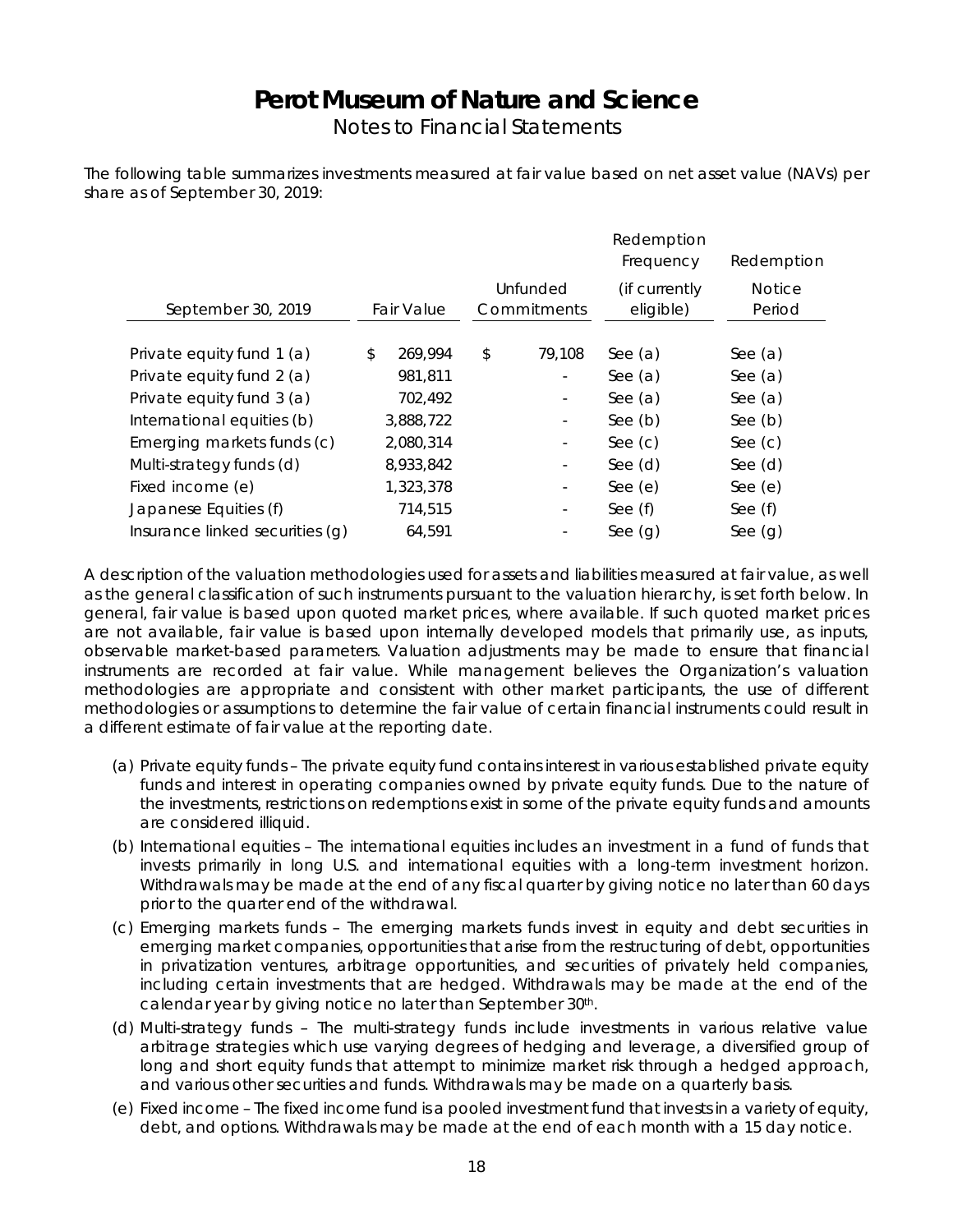Notes to Financial Statements

- (f) Japanese Equities The Japanese equities fund include investments in various domestic Japanese securities. Withdrawals may be made at the end of the calendar year by giving notice no later than September 30th.
- (g) Insurance linked securities The insurance linked securities fund includes investments in private non-life insurance, with an emphasis on property catastrophe that has limited to no correlation to traditional asset classes. Withdrawals became available on December 31, 2019 for 50% of capital with the remaining 50% available on December 31, 2020, both with a 100 day notice.

### **Note 5. Property and Equipment**

Property and equipment consisted of the following as of September 30:

|                                                                                                                                                                                  | 2020 |                                                                                           |    | 2019                                                                                      |  |
|----------------------------------------------------------------------------------------------------------------------------------------------------------------------------------|------|-------------------------------------------------------------------------------------------|----|-------------------------------------------------------------------------------------------|--|
| Building and building improvements<br>Exhibits and renovations<br>Land and land improvements<br>Equipment and furniture<br>Leasehold improvements<br>Artwork<br>Work in progress |      | 112,201,211<br>35, 354, 496<br>25,852,395<br>8,017,500<br>1,500,000<br>201,953<br>172,774 | \$ | 109,650,278<br>34,651,956<br>25,856,016<br>6.958.924<br>1,500,000<br>201,953<br>1,279,401 |  |
| Less accumulated depreciation and amortization                                                                                                                                   |      | 183,300,329<br>(60,130,836)                                                               |    | 180,098,528<br>(52,661,661)                                                               |  |
|                                                                                                                                                                                  | \$   | 123, 169, 493                                                                             | S  | 127,436,867                                                                               |  |

### **Note 6. Accounts Payable and Accrued Expenses**

Accounts payable and accrued expenses are summarized as follows:

|                                   | 2020          |    | 2019      |
|-----------------------------------|---------------|----|-----------|
|                                   |               |    |           |
| Accounts payable                  | \$<br>605,240 | \$ | 1,003,215 |
| Other accrued expenses            | 639,785       |    | 1,348,079 |
| Deferred compensation             | 137,259       |    | 121,168   |
| Accrued compensation and benefits | 664,884       |    | 1,219,778 |
|                                   |               |    |           |
|                                   | 2.047.168     | \$ | 3,692,240 |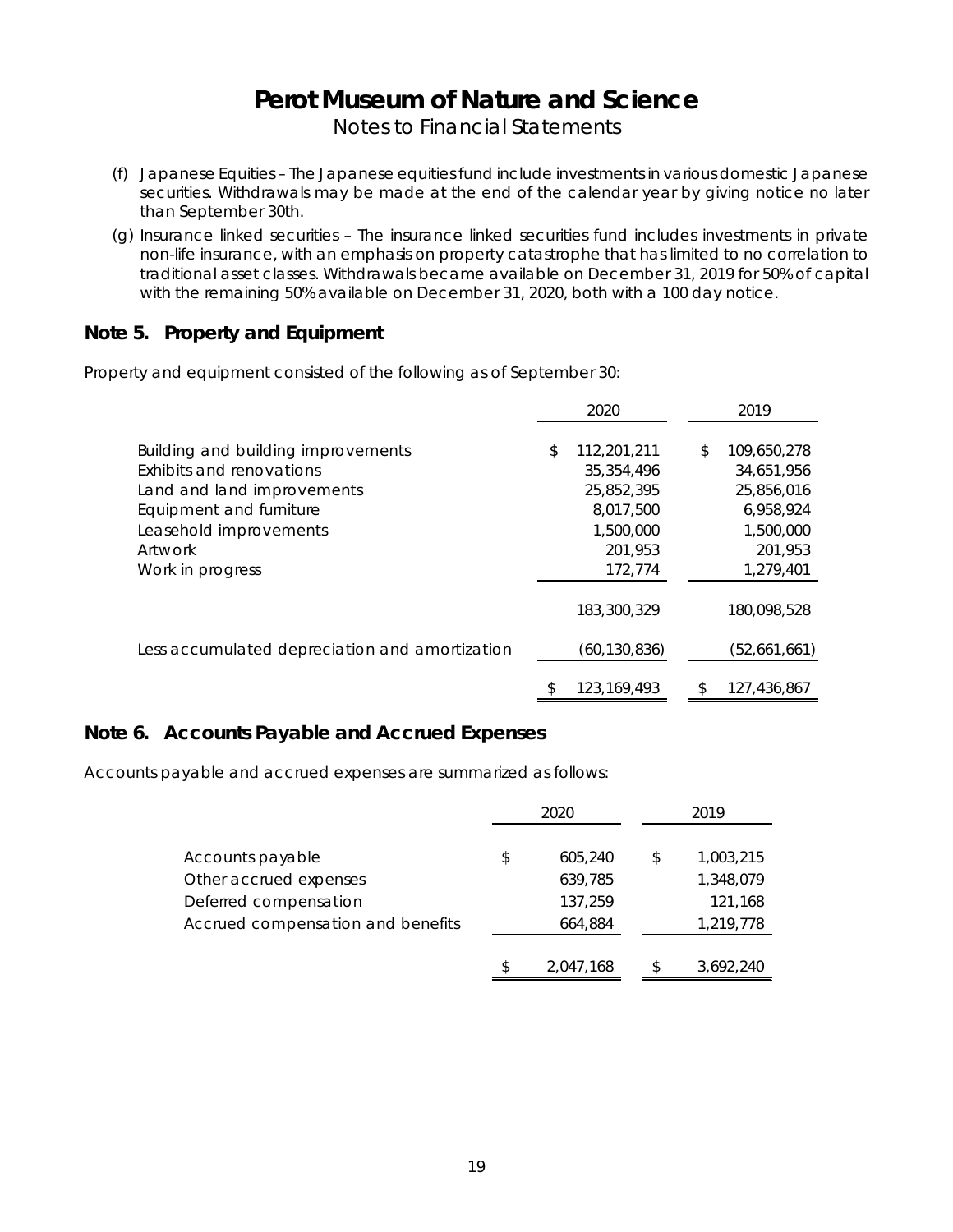Notes to Financial Statements

## **Note 7. Notes Payable**

On March 15, 2019, concurrent with the purchase of a building, the Museum entered into a promissory note with an individual lender for \$3 million. The note is payable in ten annual payments, beginning in March 2020, with the first nine payments due of \$200,000 annually and a payment of the remaining balance due at the maturity date of March 15, 2029. There is no stated interest on the promissory note. As such, the Museum imputed a discount rate using its borrowing rate of 2.91%. The note payable balance was \$2,342,829 and \$2,464,530 as of September 30, 2020 and September 30, 2019, which includes an unamortized discount of \$463,752 and \$535,470, respectively.

On April 9, 2020, the Museum, as obligor, entered into a promissory note evidencing an unsecured loan in the approximate amount of \$1,388,000 under the Paycheck Protection Program (PPP) pursuant to the CARES Act that was signed into law in March 2020. The note matures two years after the date of the loan disbursement and bears interest at a fixed annual rate of 1.00%, with the first six months of principal and interest deferred. Under the terms of the CARES Act, as amended by the Paycheck Protection Program Flexibility Act of 2020 (Flexibility Act), and the PPP, the Museum can apply for and be granted forgiveness for all or a portion of the loan issued under the PPP and the loan is expected to be forgiven to the extent the proceeds are used in accordance with the PPP to cover payroll, mortgage interest, rent, and utility costs incurred by the Museum over the 8-week period following the loan disbursement date. On January 26, 2021 The Museum's application for forgiveness of the PPP Loan was accepted by the Small Business Association and the note was fully forgiven.

## **Note 8. Defined Contribution Plan**

The Museum has established a 401(k) Plan for the benefit of all its employees. Employees are eligible to participate on the first day of the month subsequent to their hire. Each eligible employee may contribute to the plan. The Museum may, at the Board's discretion, match contributions based upon the employee's contribution to the plan. The Museum recognized an expense of approximately \$208,000 and \$270,000 in 2020 and 2019, respectively, representing its matching contribution.

### **Note 9. Net Assets**

Net assets without donor restrictions included certain amounts that were designated by the Museum's board to be spent for the following purposes at September 30:

|                 | 2020 |            |  | 2019 |            |  |
|-----------------|------|------------|--|------|------------|--|
| Endowment       | \$   | 15,735,490 |  | \$   | 15,036,377 |  |
| <b>Building</b> |      | 1,301,336  |  |      | 1,505,562  |  |
| Exhibits        |      | 4,104,503  |  |      | 4,104,503  |  |
| Technology      |      | 1,135,840  |  |      | 1,135,840  |  |
| Other           |      | 128,334    |  |      | 165,633    |  |
|                 | \$   | 22,405,503 |  | \$   | 21,947,915 |  |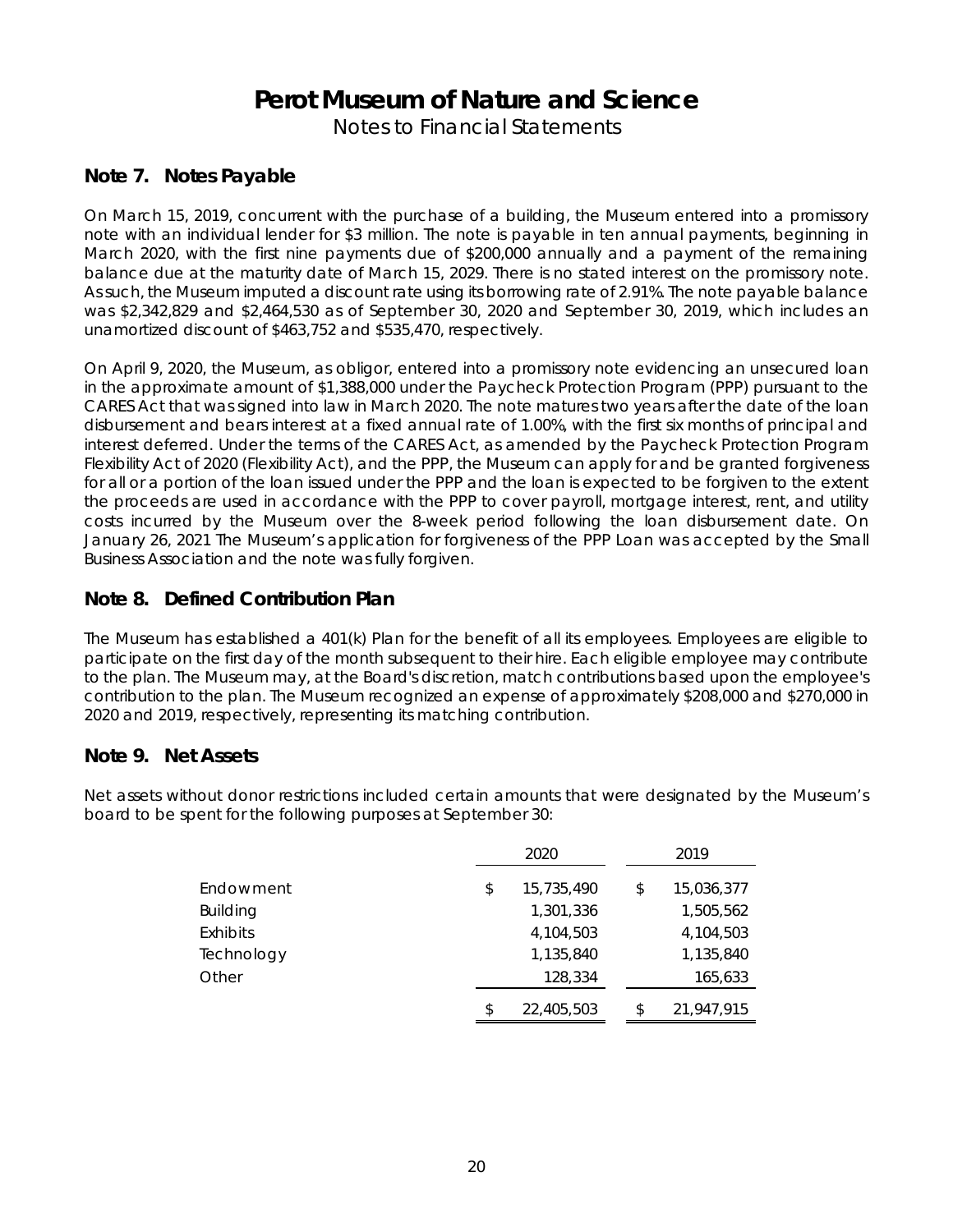Notes to Financial Statements

|                             | 2020 |            | 2019            |
|-----------------------------|------|------------|-----------------|
| Campaign for Excellence     | \$   | 3,195,434  | \$<br>7,377,305 |
| Bio-Lab                     |      | 16,667     | 50,000          |
| <b>Education programs</b>   |      | 3,424,628  | 3,757,385       |
| Scientific research         |      | 9.991      | 107,115         |
| <b>Exhibits</b>             |      | 80,800     | 1,610,088       |
| Collections                 |      | 465,266    | 611,933         |
| Fundraising development     |      | 354,842    | 1,037,264       |
| Contributed rent            |      |            | 431,325         |
| Endowment investment income |      | 1,891,280  | 1,550,298       |
| Restricted in perpetuity    |      | 7,500,000  | 7,500,000       |
|                             | \$   | 16,938,908 | 24,032,713      |

Net assets with donor restrictions are restricted for the following purposes at September 30:

Net assets were released from restrictions by incurring expenses to satisfy the following purpose restrictions or by the passage of time during the years ended September 30:

|                                                                                           | 2020 |                                            | 2019 |                                            |
|-------------------------------------------------------------------------------------------|------|--------------------------------------------|------|--------------------------------------------|
| Campaign for Excellence<br>Bio-Lab<br><b>Education programs</b>                           | \$   | 4,264,126<br>55,533<br>855,081             | \$   | 772,073<br>80,533<br>2,033,647             |
| Scientific research<br><b>Exhibits</b>                                                    |      | 98,124<br>1,599,839                        |      | 70,510<br>679,878                          |
| Collections<br>Fundraising development<br>Contributed rent<br>Endowment investment income |      | 146,667<br>1,298,437<br>431,325<br>252,497 |      | 389,370<br>1,236,692<br>431,326<br>199,206 |
|                                                                                           | \$   | 9,001,629                                  | \$   | 5,893,235                                  |

### **Note 10. Night at the Museum Special Event**

The Museum's primary fundraising event, Night at the Museum, which were held November 9, 2019 and November 10, 2018, and had the following results:

| Total proceeds of event<br>Less released from restrictions |    | 2020                     |    | 2019                    |  |  |
|------------------------------------------------------------|----|--------------------------|----|-------------------------|--|--|
|                                                            |    | 1,159,879<br>(1,020,906) | S  | 1,122,871<br>(937, 850) |  |  |
| Ticket sales and in-kind gifts revenue                     |    | 138,973                  |    | 185,021                 |  |  |
| Direct costs of event                                      |    | (317, 076)               |    | (375, 333)              |  |  |
| Net NATM                                                   | \$ | 842,803                  | S. | 747,538                 |  |  |

Direct costs of the event are included in operating expenses on the statements of activities.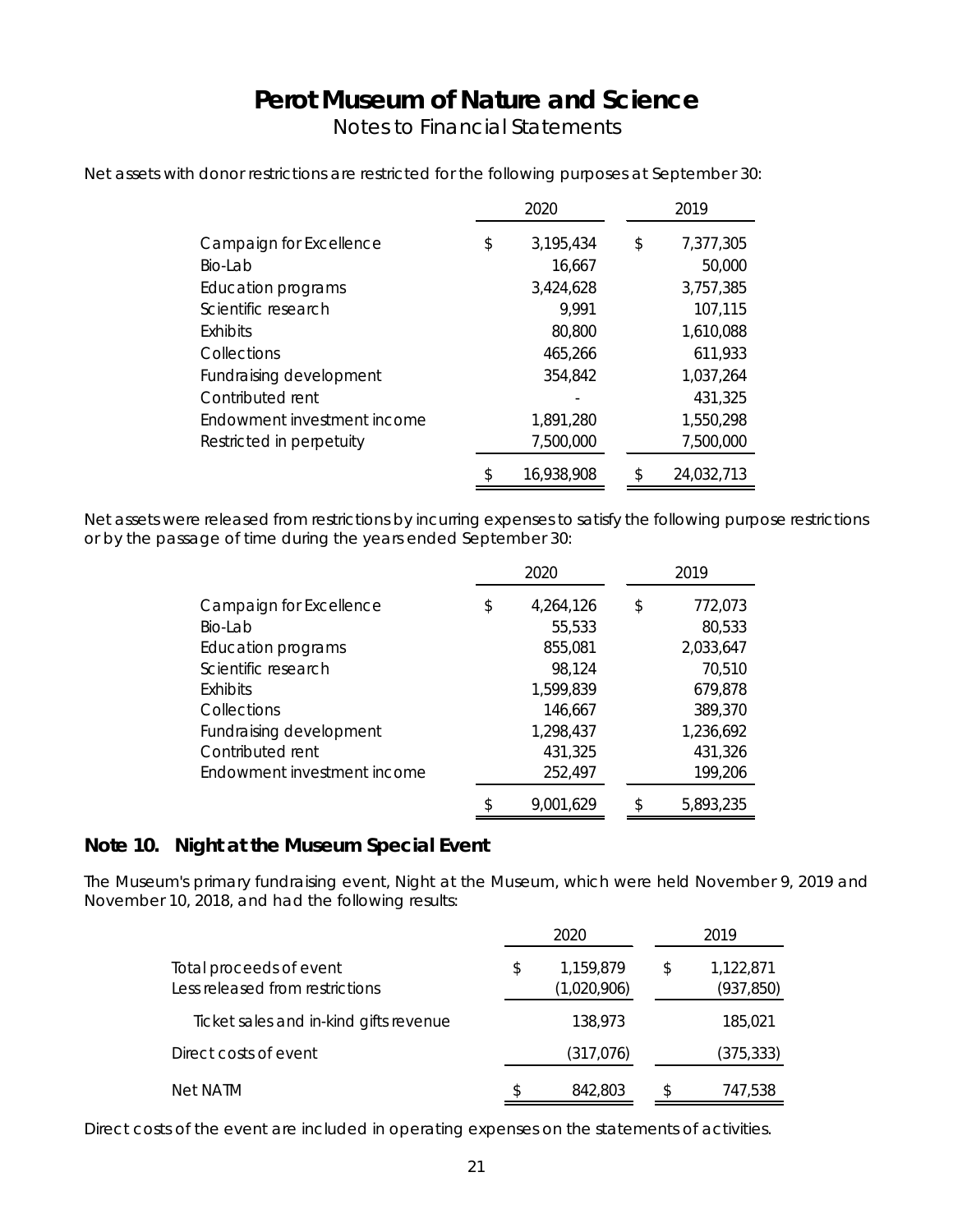Notes to Financial Statements

### **Note 11. Endowment**

The Museum's endowment consists of numerous accounts established for a variety of purposes including both donor-restricted endowment funds and funds designated by the Board of Directors to function as endowments (quasi endowment). The net assets of endowment funds are classified and reported based on the existence or absence of donor restrictions.

### **Interpretation of Relevant Law**

The Museum follows FASB ASC 958-205, Endowments of Not-for-Profit Organizations: Net Asset Classification of Funds Subject to an Enacted Version of the Uniform Prudent Management of Institutional Funds Act (UPMIFA), and Enhanced Disclosures for All Endowment Funds, which provides guidance on the net asset classification of donor restricted endowment funds for a not-for-profit organization that is subject to an enacted version of the 2006 UPMIFA. The Museum, relying on information and advice from legal counsel and appointed officers, has interpreted UPMIFA to require the preservation of the historic dollar value of the donor restricted endowment fund pool, absent explicit donor direction to the contrary. As a result of this interpretation, for financial reporting purposes, the Museum classifies endowment assets with donor restrictions as follows:

### *Net Assets with Donor Restrictions*

Net assets with donor restrictions include the original historic dollar value of donor-restricted endowment assets, including any subsequent gifts and any required accumulations to be made in accordance with the donor gift instrument (mandatory capitalization) that are restricted in perpetuity. Net assets with donor restrictions also include unrealized gains and losses, realized gains and losses, and any accumulations made on donor-restricted endowment assets which are discretionary and not required by explicit donor restrictions (discretionary capitalization) until those amounts are appropriated for expenditure with the standard of care required by UPMIFA.

### *Net Assets without Donor Restrictions*

Income from endowment assets which is explicitly directed by the donor to be used to support current operations is classified as net assets without donor restrictions.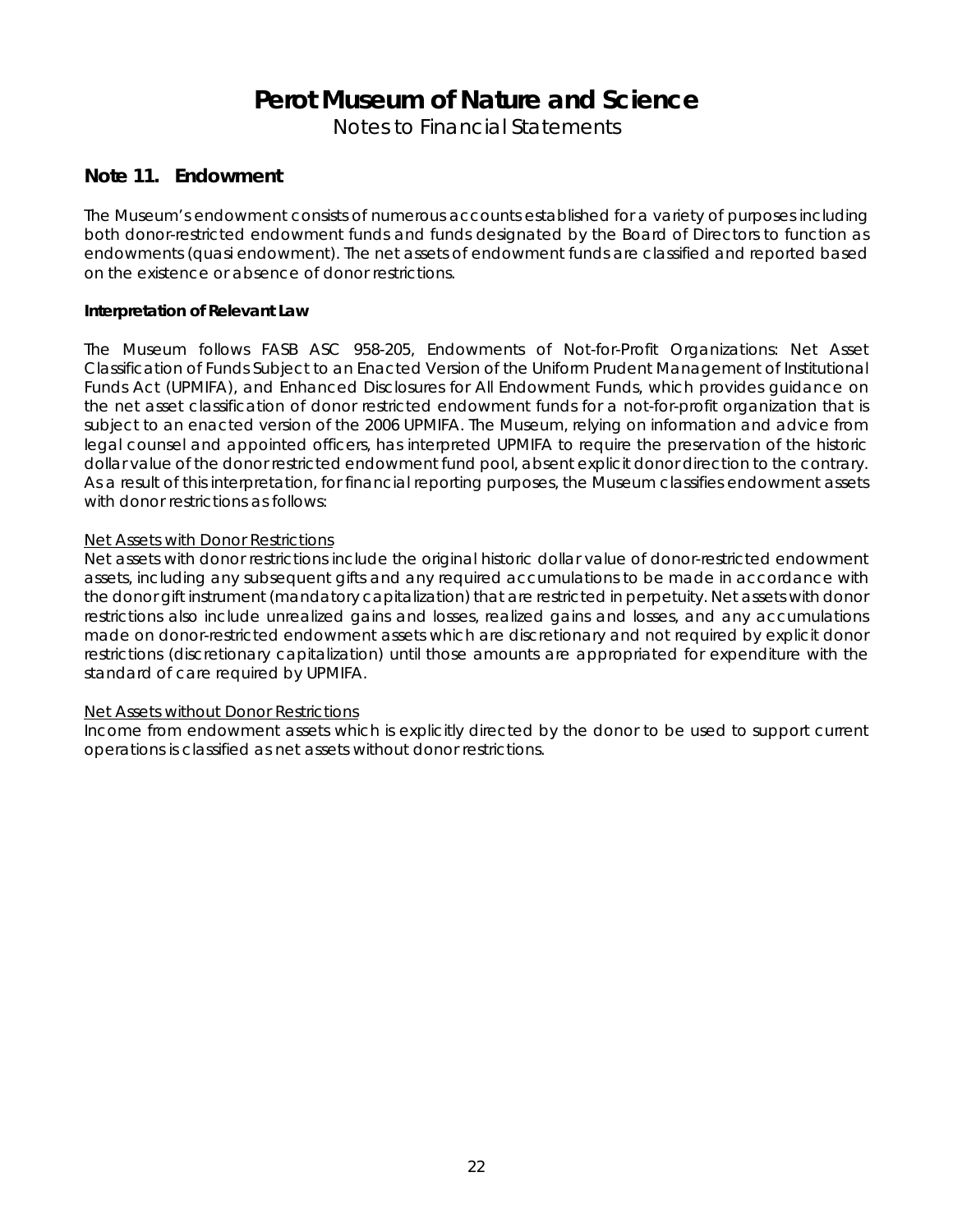Notes to Financial Statements

### Endowment net assets consist of the following at September 30:

|                                                                      | 2020                          |                            |                               |  |  |
|----------------------------------------------------------------------|-------------------------------|----------------------------|-------------------------------|--|--|
|                                                                      | Without donor<br>restrictions | With donor<br>restrictions | Total                         |  |  |
| Board designated endowment funds<br>Donor restricted endowment funds | 15,735,490<br>\$              | \$<br>9,391,280            | 15,735,490<br>\$<br>9,391,280 |  |  |
| Total endowed net assets                                             | 15,735,490                    | 9,391,280<br>\$            | 25, 126, 770<br>æ.            |  |  |
|                                                                      |                               | 2019                       |                               |  |  |
|                                                                      | Without donor<br>restrictions | With donor<br>restrictions | Total                         |  |  |
| Board designated endowment funds<br>Donor restricted endowment funds | 15,036,377<br>S.              | \$<br>9,050,298            | 15,036,377<br>\$<br>9,050,298 |  |  |
| Total endowed net assets                                             | 15,036,377                    | 9.050.298<br>\$            | 24,086,675<br>\$.             |  |  |

Changes in the endowment for the years ended September 30, 2020 and 2019 were as follows:

|                               | Without donor<br>restrictions | With donor<br>restrictions | Total            |
|-------------------------------|-------------------------------|----------------------------|------------------|
| Endowment, October 1, 2018    | \$<br>15,417,871              | \$<br>9,130,160            | \$<br>24,548,031 |
| Investment income             | 56,690                        | 27,314                     | 84,004           |
| Realized losses               | 13,175                        | 6,551                      | 19,726           |
| Unrealized gains              | 13,454                        | 85,479                     | 98,933           |
| Change in restriction         | (464, 813)                    | (199, 206)                 | (664, 019)       |
| Endowment, September 30, 2019 | 15,036,377                    | 9,050,298                  | 24,086,675       |
| Investment income             | 80,076                        | 36,603                     | 116,679          |
| Unrealized gains              | 1,061,346                     | 556,876                    | 1,618,222        |
| Change in restriction         | (442, 309)                    | (252, 497)                 | (694, 806)       |
| Endowment, September 30, 2020 | \$<br>15,735,490              | \$<br>9,391,280            | \$<br>25,126,770 |

From time to time, the fair value of assets associated with individual donor-restricted endowment accounts may fall below the level that the donor or UPMIFA requires the Museum to retain for perpetuity. A deficiency of this nature would be reported in net assets without donor restrictions. No individual donor-restricted endowment accounts fell below this threshold, and donor-restricted endowment funds contained no deficiency for the years ending September 30, 2020 and 2019.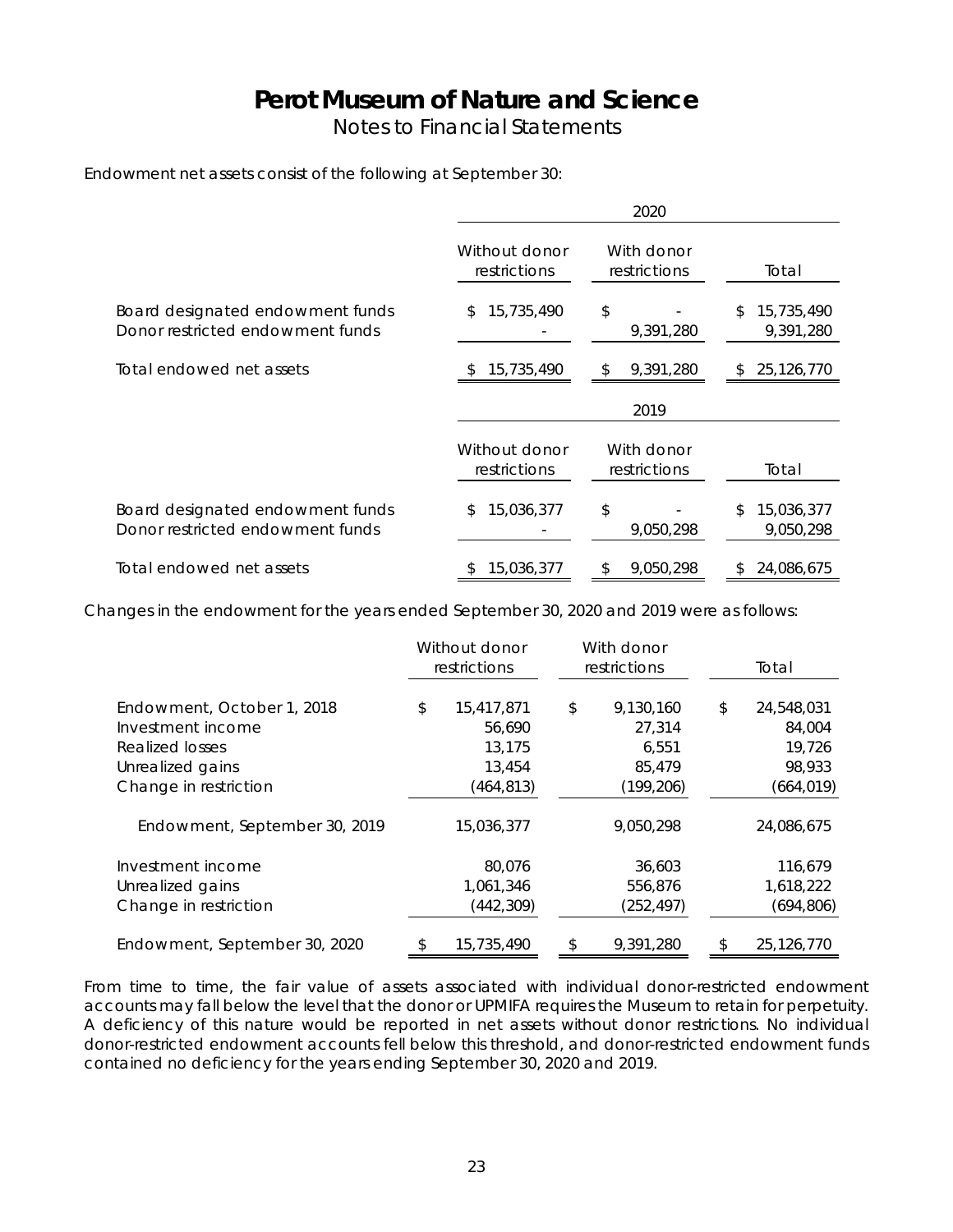## Notes to Financial Statements

### *Return Objectives and Risk Parameters*

The Museum has adopted investment and spending policies that attempt to provide a predictable stream of funding to programs and scholarships supported by endowment while seeking to maintain the real purchasing power of the endowment. Endowment assets are invested to yield a level of return to meet the objectives of the fund while adhering to a prudent level of risk.

### *Strategies Employed for Achieving Objectives*

The Museum investment objective is to earn inflation-offsetting returns that preserve the real value of the assets and where possible earn enhanced returns to achieve the spending objectives of the operations supported by the endowments. The endowment assets are invested in a diversified investment portfolio designed to achieve a balance of income and growth objectives within prudent risk constraints.

### *Spending Policy and How Investment Objectives Relate to Spending Policy*

In accordance with UPMIFA, the Museum considers the following factors in making a determination to appropriate or accumulate donor-restricted endowment funds:

- 1. The duration and preservation of the fund;
- 2. The purposes of the donor-restricted endowment fund;
- 3. General economic conditions;
- 4. The possible effect of inflation and deflation;
- 5. The expected total return from income and the appreciation of investments;
- 6. Other resources of the Museum; and
- 7. The investment policies of the Museum

After maintaining the real value of the permanent endowment funds, any remainder of total return is available for appropriation. The Museum appropriates investment earnings, as considered prudent, to meet the Museum's long term and short term needs, present and anticipated financial requirements, and expected total return on its investments, price level trends, and general economic conditions.

### **Note 12. Commitments and Contingencies**

Total lease expense was approximately \$899,661 in 2020 and \$2,519,603 in 2019.

Lease expense does not include in-kind rent in the amount of \$239,625. The Museum renewed the lease agreement in 2018 to use the building at Fair Park through February 2020. The lease with the Museum has ended in February 2020.

The Museum entered into a 20 year lease of a parking lot beginning in January 2012 with the City of Dallas. The lease calls for minimum annual payments of \$388,500. The agreement also calls for additional rent based upon collections, as defined in the agreement. The agreement also allows for two 10-year lease extensions. The lease is being expensed in the Museum's financial statements in level amounts over the lease terms.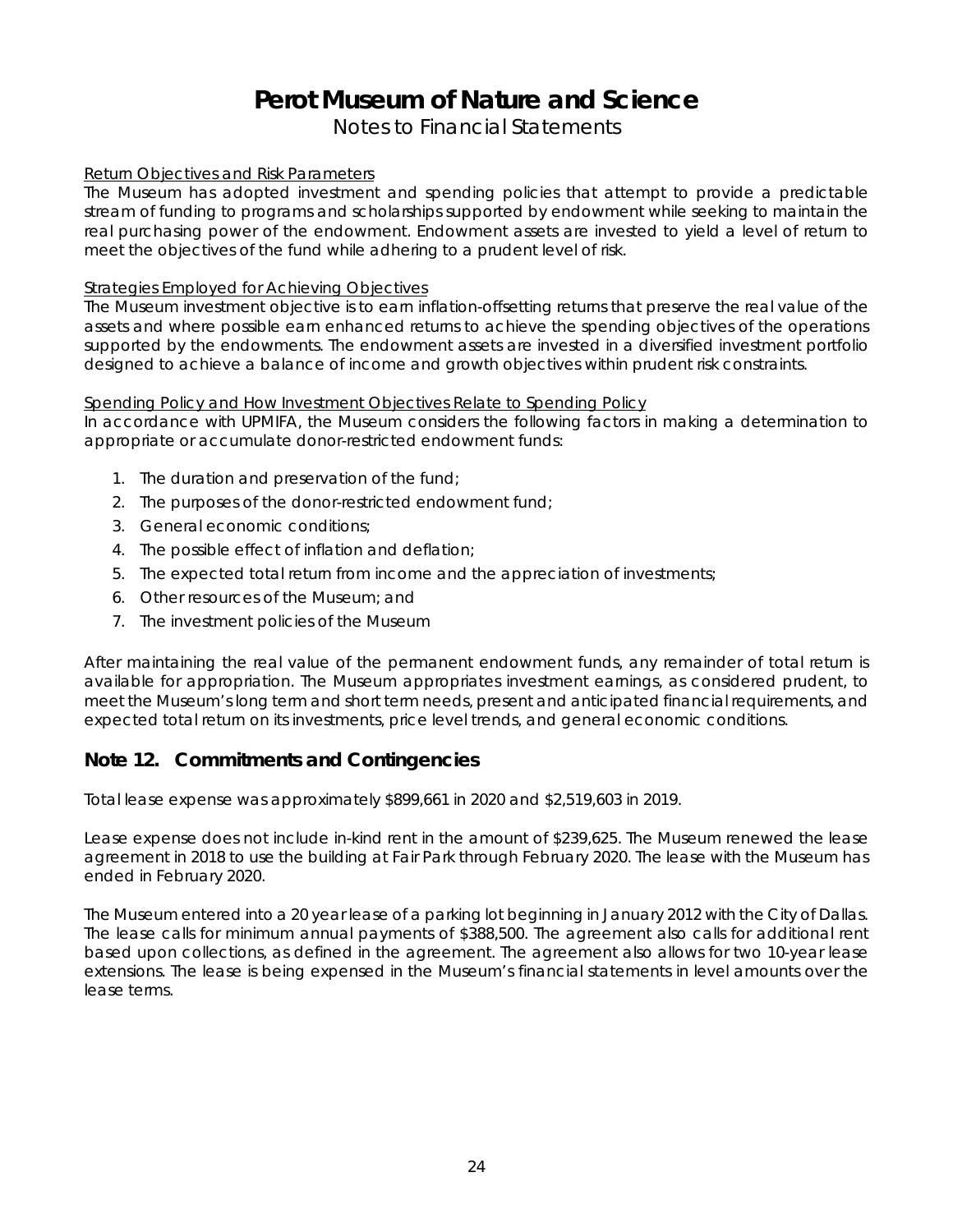Notes to Financial Statements

Scheduled minimum payments under leases is as follows at September 30, 2020:

| Year Ending         |               |
|---------------------|---------------|
| September 30,       |               |
|                     |               |
| 2021                | \$<br>394,500 |
| 2022                | 392,000       |
| 2023                | 388,500       |
| 2024                | 388,500       |
| 2025                | 388,500       |
| 2026 and thereafter | 2,428,125     |
|                     |               |
|                     | 4,380,125     |

### **Note 13. Concentrations**

At September 30, 2020, the Museum had outstanding pledges due from three donors that accounted for approximately 68% of contributions receivable. At September 30, 2019, the Museum had outstanding pledges due from three donors that accounted for approximately 74% of contributions receivable.

### **Note 14. Liquidity**

The Museum regularly monitors liquidity required to meet its operating needs and other contractual commitments. For the purposes of analyzing resources available to meet general expenditures within 12 months, the Museum considers all expenditures related to its programs, management, and fundraising to be general expenditures. Amounts not available include endowment cash, board designated reserves, and donor-restricted cash. As of September 30, 2020, the following financial assets could readily be made available within one year to meet general expenditures:

| Cash and cash equivalents                                                                               | S  | 14,602,608 |
|---------------------------------------------------------------------------------------------------------|----|------------|
| Accounts receivable                                                                                     |    | 27,849     |
| Contributions receivable for general expenditure due in one year or less                                |    | 1,656,053  |
| Board-approved endowment distribution in next 12 months                                                 |    | 726,301    |
| Financial assets due within one year of statement of financial position<br>date for general expenditure | £. | 17,012,811 |
|                                                                                                         |    |            |